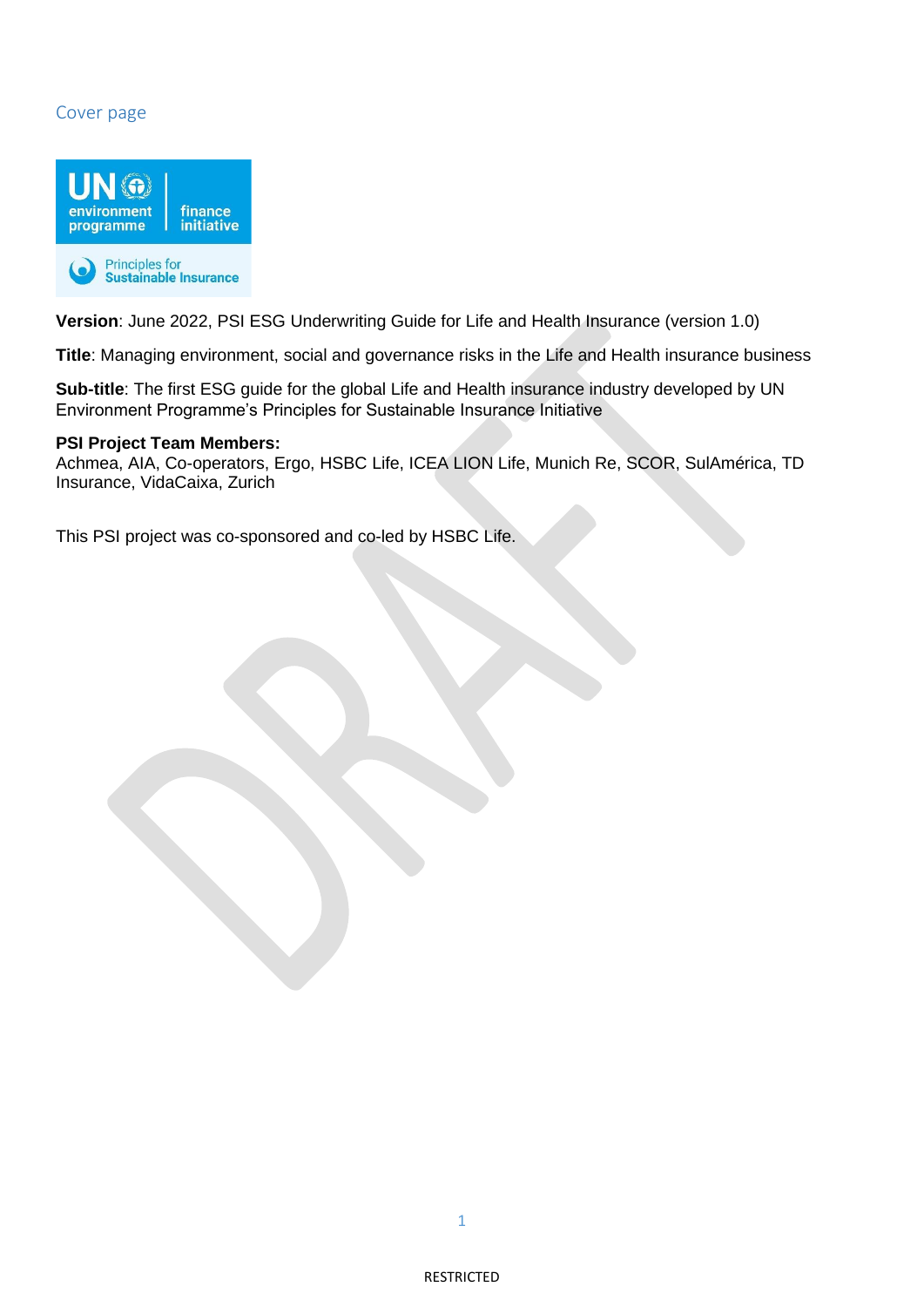## Content

- **1. About UN Environment Programme's Principles for Sustainable Insurance Initiative**
- **2. Acknowledgements**
- **3. Executive summary**
- **4. Developing the guide**
- **5. Aims and scope of the guide**
- **6. Life and Health ESG Risk Heat Map**
- **7. Using the Guide: Possible actions to manage ESG risks during the underwriting process**
	- 7.1 Establishing ESG risk appetite
	- 7.2 Integrating ESG risks
	- 7.3 Establishing roles and responsibilities for ESG risks
	- 7.4 Escalating ESG risks
	- 7.5 Detecting and analysing ESG risks
	- 7.6 Decision-making on ESG risks
	- 7.7 Reporting on ESG risks

#### **8. Appendix**

- 8.1 The Principles for Sustainable Insurance
- 8.2 Printable version of the heat map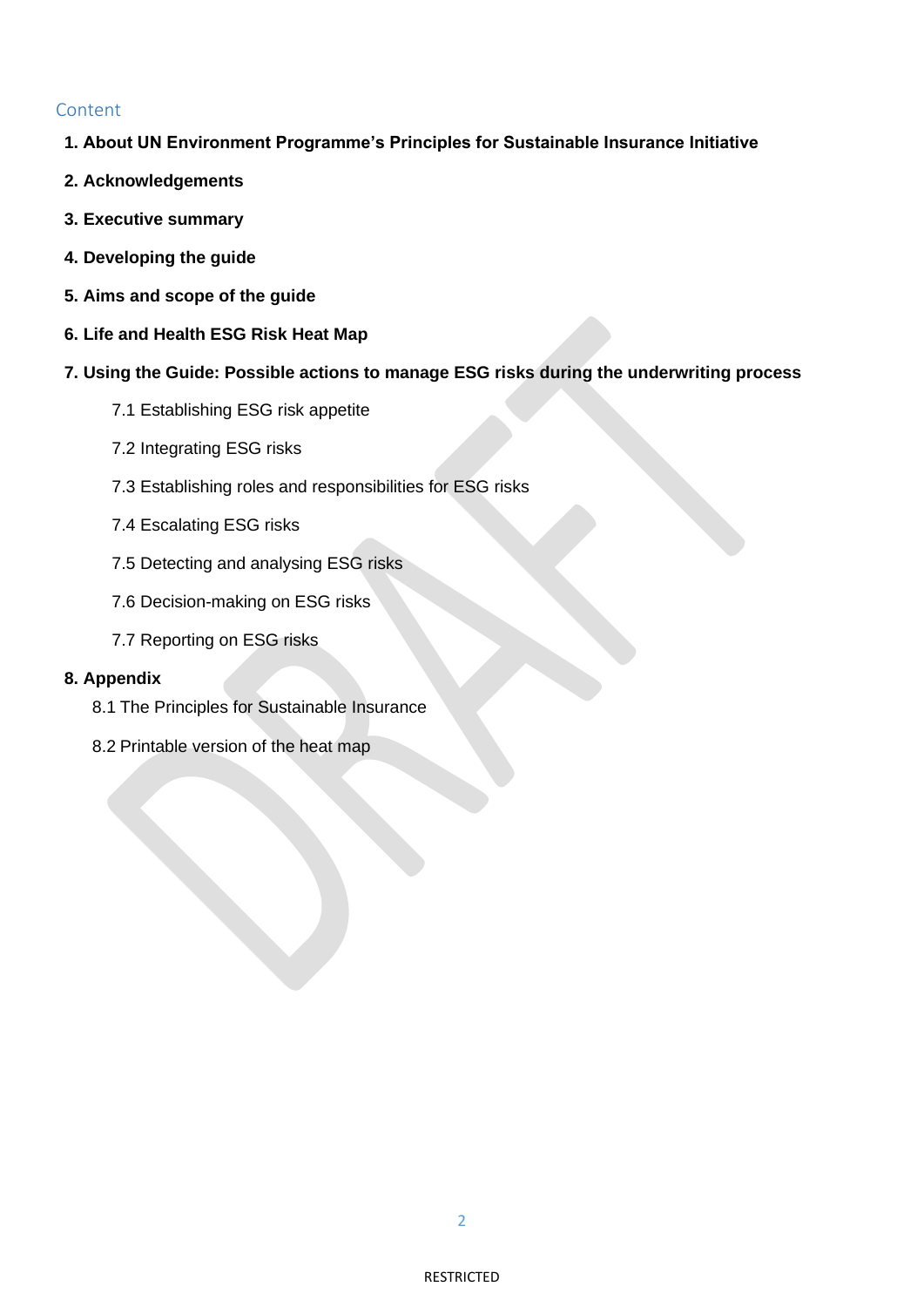### 1. About UN Environment Programme's Principles for Sustainable Insurance Initiative

Endorsed by the UN Secretary-General and insurance industry CEOs, the Principles for Sustainable Insurance (PSI) serve as a global framework for the insurance industry to address environmental, social and governance (ESG) risks and opportunities—and a global initiative to strengthen the insurance industry's contribution as risk managers, insurers and investors to building resilient, inclusive and sustainable communities and economies on a healthy planet.

Developed by UN Environment Programme's Finance Initiative, the PSI was launched at the 2012 UN Conference on Sustainable Development (Rio+20) and has led to the largest collaborative initiative between the UN and the insurance industry. As of March 2022, more than 200 organisations have joined the PSI, including insurers representing about one-third of world premium and USD 15 trillion in assets under management, and the most extensive global network of insurance and stakeholder organisations committed to addressing sustainability challenges. The PSI also hosts the Net-Zero Insurance Alliance and the Sustainable Insurance Facility of the Vulnerable Twenty Group of Finance Ministers (V20).

Learn more at:

unepfi.org/psi

*"The Principles for Sustainable Insurance provide a global roadmap to develop and expand the innovative risk management and insurance solutions that we need to promote renewable energy, clean water, food security, sustainable cities and disaster-resilient communities."*

UN Secretary-General (PSI launch, 2012 UN Conference on Sustainable Development)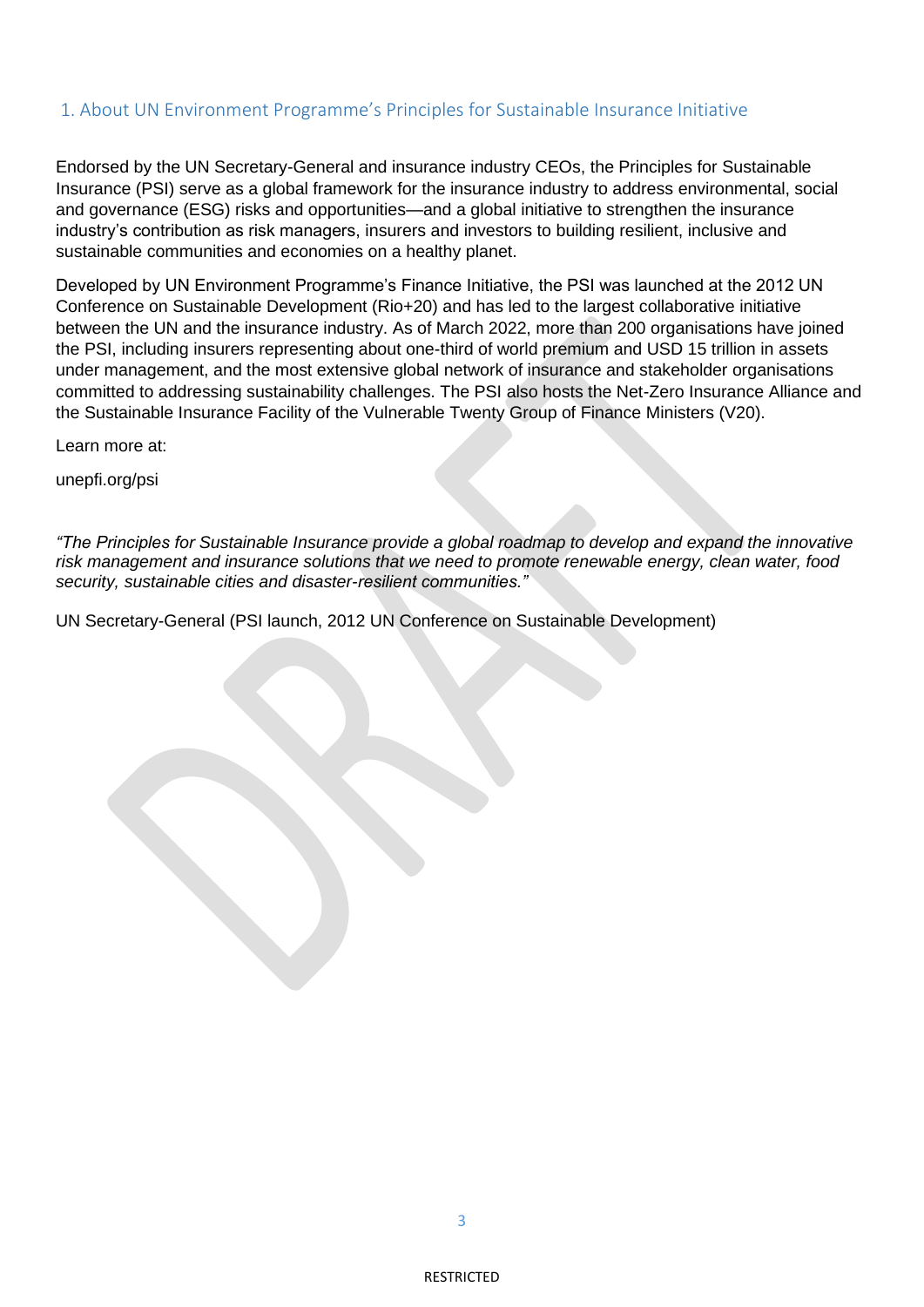## 2. Acknowledgements

We are indebted to all the individuals and organisations worldwide who contributed invaluable insights to the development of this pioneering guide through interviews, a global survey, a public consultation, and various meetings and events.

### **PSI Project Team Co-Leads**

Butch Bacani, Diana Diaz, UN Environment Programme's Principles for Sustainable Insurance Initiative

Edward Moncreiffe, Claire Mackenzie, Teresa Fung (HSBC Life)

### **PSI Project Team Members**

Wiebe Koek (Achmea)

Amita Chaudhury, Wilfred Luk, Adytya Reuben Halder (AIA)

Chad Park (Co-operators)

Sascha Schneiderwind (Ergo)

Asman Mugambi Ibrahim, Kennedy Odenyo (ICEA LION Life)

Sebastian Soika (Munich Re)

Angélique Bayot (SCOR)

Tomas Carmona, Vinícius Cataldi (SulAmérica)

Moira Gill, Mark Hardy (TD Insurance)

Carmen Gimeno, Jordi Balcells, Andrea Davila Brindley (VidaCaixa)

Stefan Kröpfl (Zurich)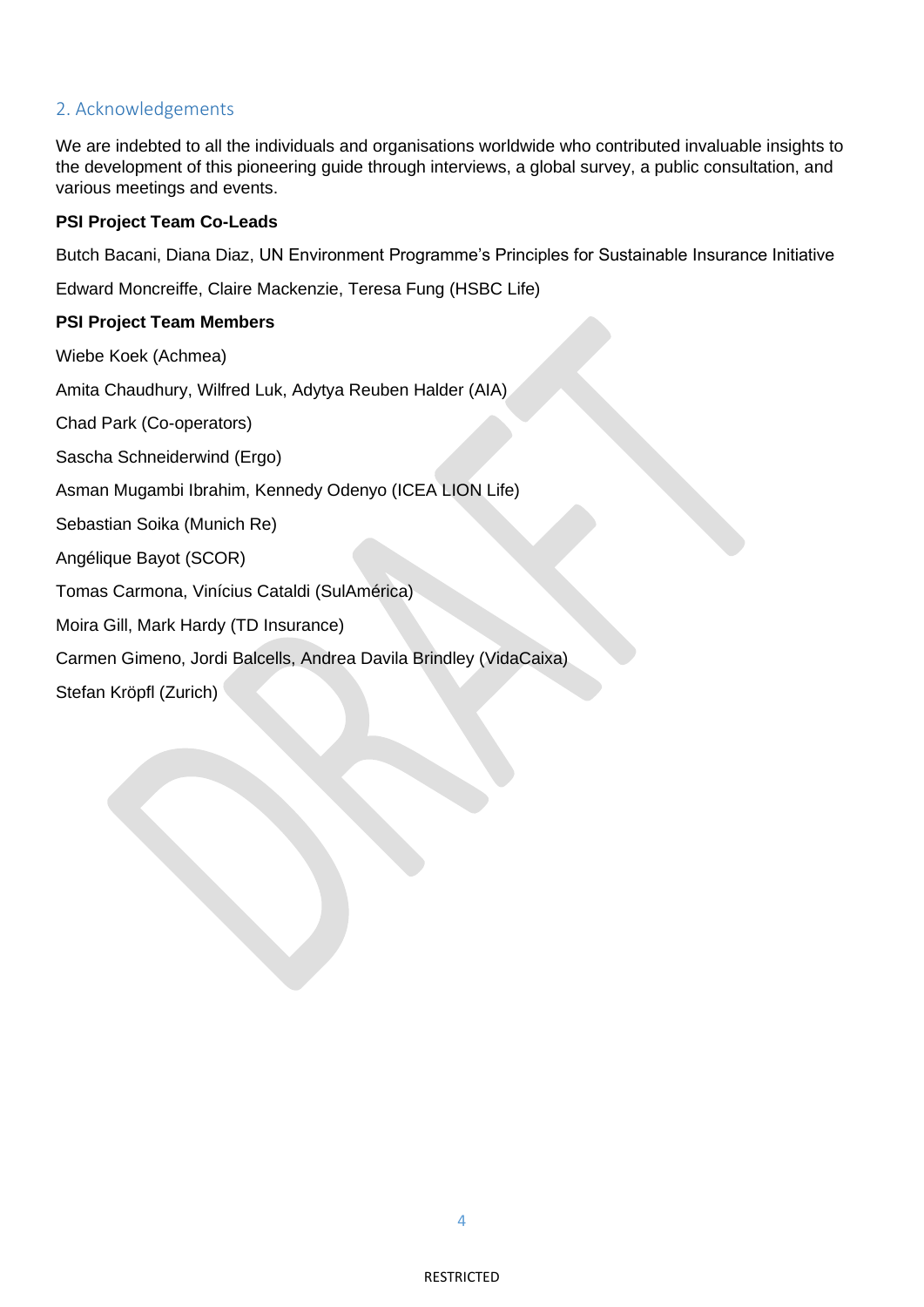# 3. Executive Summary

*[Section to be included after public consultation]*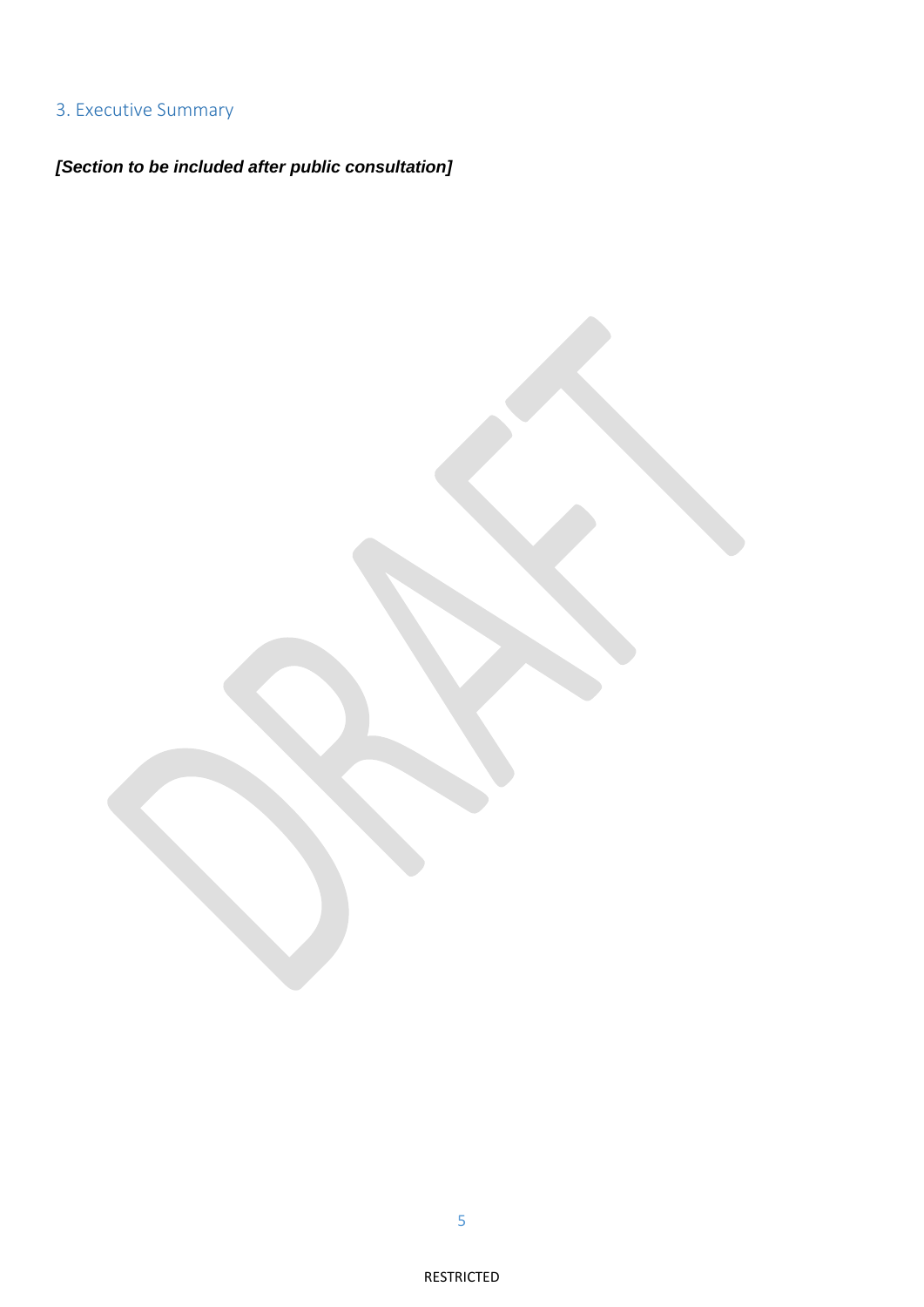### 4. Developing the guide

Developing this insurance industry ESG underwriting guide for the Life and Health insurance business directly supports the aims of the Principles for Sustainable Insurance.

Work commenced in quarter four of 2021 with the development of a PSI member survey focusing on sustainability for the Life and Health insurance industry. Co-led by HSBC Life, the survey was the first step to understand the key ESG issues, challenges and opportunities faced by the industry, and what support Life and Health insurance organisations want on this topic. The survey output led to the recommendation to create and publish the inaugural ESG underwriting guide for Life and Health insurance organisations.

Co-led by HSBC Life and the PSI Secretariat at the UN Environment Programme (UNEP) as listed in section 2, a project team comprising interested PSI members was formed.

The Life and Health survey findings were presented to PSI members. PSI member organisations were encouraged to participate in the project team. The project team was keen to ensure input included comprehensive global coverage and project members represented a broad range of insurance businesses.

In creating this guide, the project team has made reference to the previously published PSI ESG Guide for Non-Life insurance. The ESG Factors and Risk Criteria were enhanced following extensive collaboration, calling upon company subject matter experts. Once the initial guide was drafted, the PSI carried out a comprehensive global public consultation process to obtain input from the insurance industry and key stakeholders.

As a result of the steps listed above, this guide is designed to assist Life and Health insurance organisations in linking ESG and Business impact.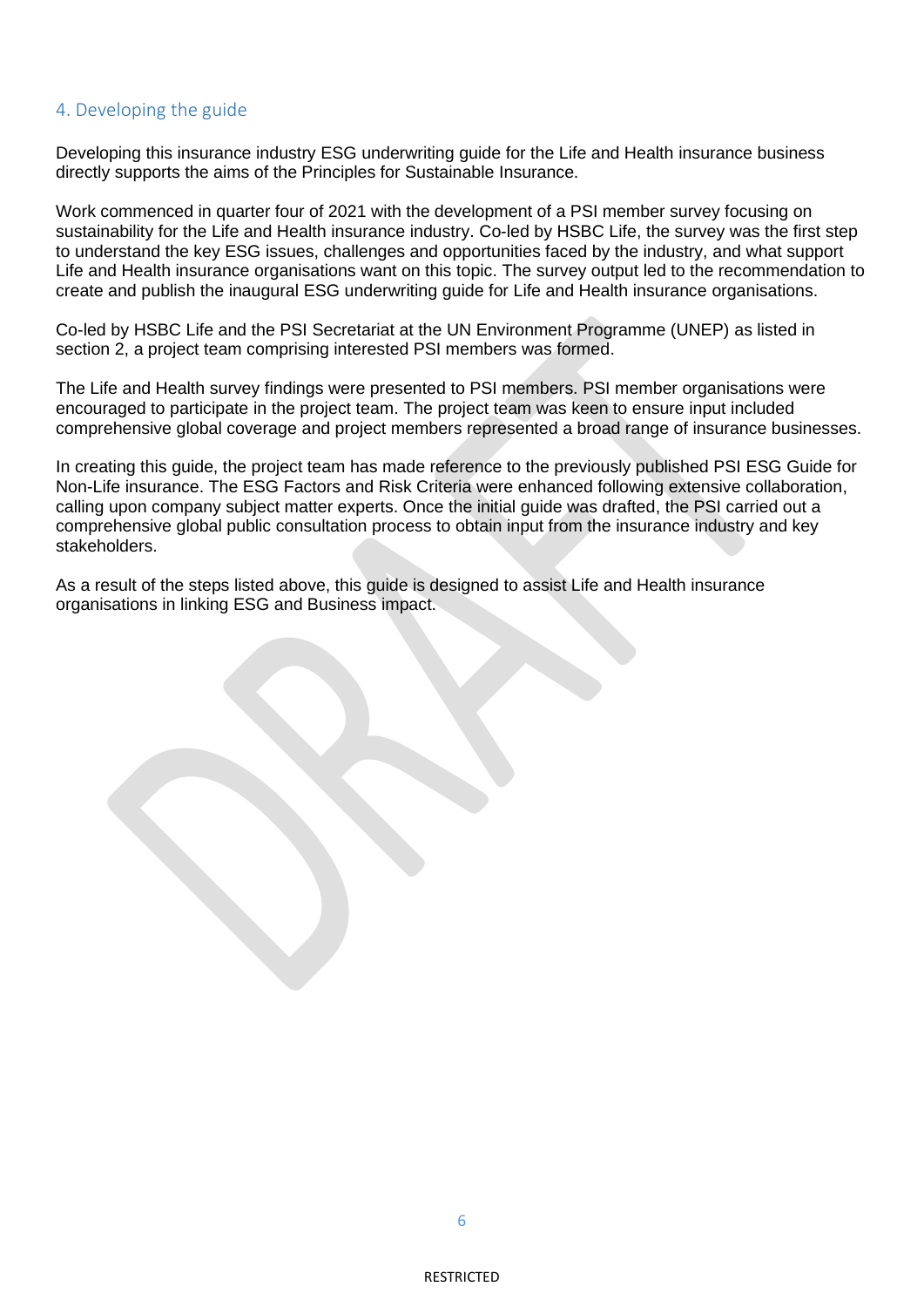## 5. Aims and scope of the guide

The aims of this guide are to:

- a. Provide recommended guidance to insurance industry participants in developing approaches to evaluate the potential impact of ESG risks on underwriting risks in Life and Health insurance business from Individual and Group Business perspectives
- b. Highlight the potential materiality of certain ESG risks on the underwriting risks in Life and Health insurance business, and provide examples for consideration to mitigate such risks
- c. Address growing concerns by stakeholders across society (e.g. NGOs, investors, governments) on ESG risks and articulate the peculiarities of the insurance business
- d. Demonstrate the valuable role the insurance industry plays in the global economy and society, and strengthen the industry's contribution to sustainable development through enablement of collective coverage for individuals

This guide is not intended as a formal standard which insurance organisations are required to comply with or follow directly. Each insurance organisation is unique due to factors such as its business model, specific lines of business, size, and geographic scope. The guide is an optional support tool to help insurance organisations, particularly those with limited ESG knowledge. It is set in the context of the Life and Health insurance industry and is based on existing good practices.

The guide is not intended to be exhaustive but is a reflection of the consensus of the project team based on the global consultation process described in Section 4 above.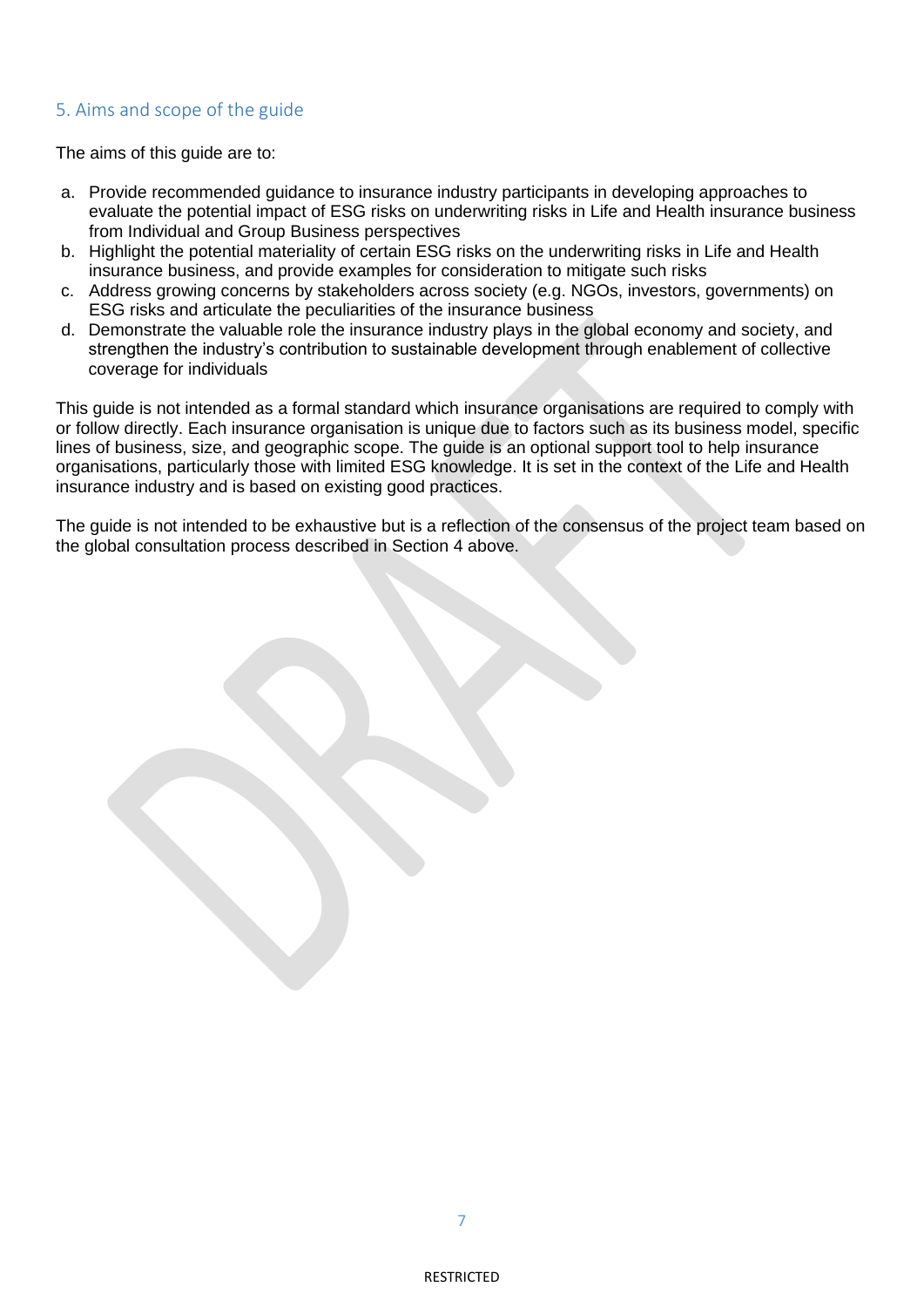### 6. Life and Health ESG Risk Heat Map

The following section provides an explanation of the ESG risk heat map in the context of underwriting Life and Health insurance portfolios. The heat map is designed to be applicable for both Individual and Group Business, i.e. where coverage is for the benefit of employees of a specific business.

ESG considerations for insurance organisations have been increasing in recent times and are expected to further increase over time as more risk data relating to ESG emerges. ESG risks can vary by country or region, line of business, type of coverage, client characteristics or preferences, and other factors. This guide aims to draw attention to this complex range of considerations and how some industry participants may integrate ESG risks into Life and Health underwriting.

This guide includes a heat map that breaks down ESG risks into specific themes and risk criteria that are deemed relevant to the Life and Health insurance business. The heat map indicates the potential impact of different ESG risks on four key Life and Health underwriting risks, namely (1) mortality, (2) longevity, (3) morbidity and (4) hospitalisation, which are defined as follows:

- 1. Mortality: the risk of the insured dying prematurely
- 2. Longevity: the risk of the insured living longer than expected and running out of money before dying
- 3. Morbidity: the risk of the insured developing a condition or contracting a disease
- 4. Hospitalisation: the risk of the insured requiring private medical treatment

The four key Life and Health underwriting risks are identified based on the key risks associated to underwriting different types of Life insurance and Health insurance products. For example, mortality risk is related to the underwriting of Life insurance products, such as Universal Life, Whole of Life and Term Life. Longevity risk is related to the underwriting of insurance annuity products. Morbidity risk and Hospitalisation risk are related to the underwriting of Health insurance products, such as Critical illness, Long Term Care, Disability and Medical (sickness). Noting the exact product type and what is defined as Life insurance or Health Insurance will vary from market to market.

The potential impact of each ESG risk against each of the Life and Health underwriting risks is captured using the methodology as follows with different colour codes:

| <b>High positive "H+"</b> | increases the underwriting risk to a high extent               |
|---------------------------|----------------------------------------------------------------|
| Low positive "L+"         | increases the underwriting risk to a low extent                |
| High negative "H-"        | decreases the underwriting risk to a high extent               |
| Low negative "L-"         | decreases the underwriting risk to a low extent                |
| Neutral "N"               | neither increase nor decrease the underwriting risk            |
| Not applicable "N/A"      | the ESG risk is not applicable in Life and Health underwriting |

This methodology is derived based on quantitative and qualitative input from the PSI project team, as well as insights from underwriting and sustainability experts. It serves as an indication only — it is neither exhaustive nor definitive to all ESG risks nor underwriting models. It is expected that companies will amend or use parts of the heat map in accordance with their own risk appetite, underwriting assessment and risk portfolios. It is also worth noting that this document is not intended to cover broader ESG regulatory requirements that may otherwise apply to each company in its own right as a regulated institution, e.g. disclosure of "ESG risk indicators" under the EU Sustainable Finance Disclosure Regulation.

The heat map has been designed to be applicable for underwriting Individual and Group Business. Where additional consideration is needed for Group Business, this is highlighted within this guide. Each organisation should determine their own risk appetite and risk management approach to these ESG risks, amending or using parts of the heat map as it sees fit. An organisation may choose to develop its own heat map.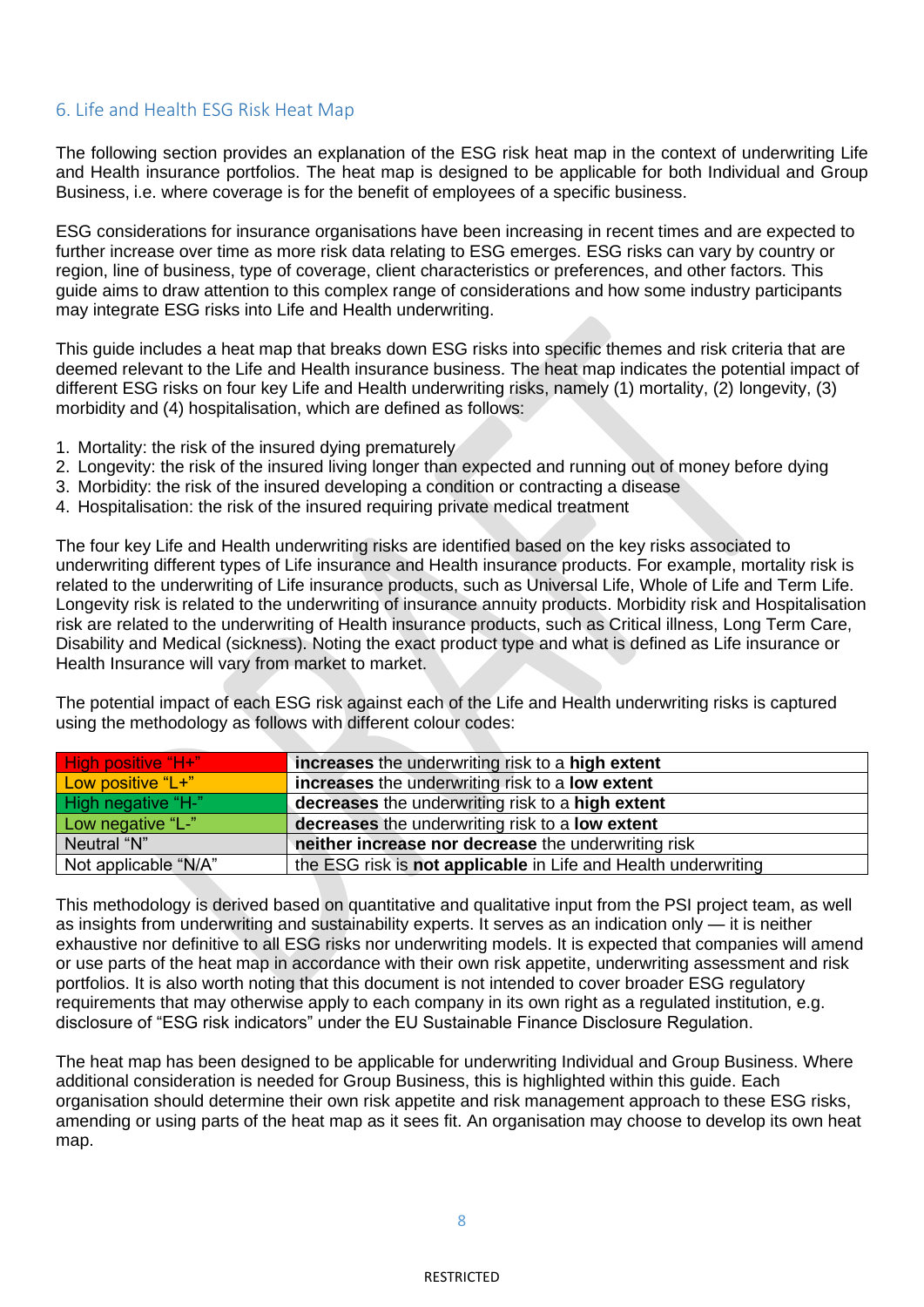A few examples will help explain the application of the underwriting risk rating for each ESG risk. For example, the project team assessed air pollution will potentially increase the underwriting risks of mortality, morbidity, and hospitalisation. Therefore, the risk impacts of air pollution on all three underwriting risks are captured as positive (i.e. "+") in the heat map. The project team also recognised the extent of the risk increase could vary and therefore the high positive and low positive classification is introduced. A high positive (i.e. H+) on the underwriting risk of mortality and hospitalisation imply air pollution increases those two underwriting risks to a high extent as compared to a low positive (i.e. L+) where air pollution increases the underwriting risk of mortality to a lower extent.

Similarly, on regular health checks, its potential risk impact is assessed as decreasing the underwriting risk of mortality, morbidity and hospitalisation. Therefore, they are all captured as negative (i.e. "-"). However, the project team considered the extent of decrease is higher on the underwriting risks of mortality and morbidity than on hospitalisation. Therefore, it is a high negative (i.e. H-) risk impact on mortality and morbidity as compared to a low negative (i.e. L-) on hospitalisation.

| <b>Risk criteria</b>                                        | <b>Mortality</b> | Longevity | <b>Morbidity</b> | Hospitalisation |
|-------------------------------------------------------------|------------------|-----------|------------------|-----------------|
| Air pollution                                               |                  |           |                  |                 |
| Regular health checks<br>(e.g. blood pressure, cholesterol) |                  |           |                  |                 |

As the project team assessed the risk impact, there are ESG factors and risks that were considered as either neutral or not applicable. Examples of these include Governance factors, such as insurance fraud and money laundering. Although they are important factors, they are not applicable in the context of Life and Health underwriting in relation to mortality, longevity, morbidity or hospitalisation.

Furthermore, examples of risk mitigations and good practice are included for consideration by insurance organisations in the heat map for each of the ESG risk criteria identified. These examples are not intended to be exhaustive but designed to ignite discussion and consideration within the insurance organisation to support decision making. The business model of private Life and Health insurance is based on the concept of risk-based pricing in order to counteract adverse selection appropriately. Counteracting adverse selection is important in order to make insurability generally possible, especially in the interest of exposed risks. Risk criteria and mitigation measures thus should not point towards the omission of differentiation which constitutes a key element of private Life and Health insurance. Based on the collective approach, differentiation guarantees the insurability of high risks per se. Without differentiation, pricing will in the longterm increase for the overall collective, leading to (a) disadvantages and disincentives for less exposed customer groups (low risks), (b) exclusions of low-income groups and in the most extreme event (c) the complete exclusion of exposed customer groups (high risks). Thus, all mitigation measures which counteract ESG risk criteria by the means of inclusion need to be carefully assessed with regards to their impact on the overall collective and insurability in general.

There were also ESG factors identified by the project team where circumstances are not adequately mature or sophisticated to robustly assess its related underwriting risk impact. Examples of these include the increased encouragement for society to move towards a more plant-based diet and neurodiversity. The project team was not aware of formal scientific evidence to support the underwriting risk impact related to these ESG factors, and therefore this area needs to be monitored as insights evolve over time.

Another example is on the risk of poor financial literacy which the project team has rated as neutral. Although the project team was not able to cite empirical evidence of the direct impact of poor financial literacy on the underwriting risk of mortality, longevity, morbidity or hospitalisation, the project team acknowledged the importance for insurance organisations to support customers in building financial literacy through work such as creating easy-to-understand product materials, tools and resources; and organising customer financial education programme.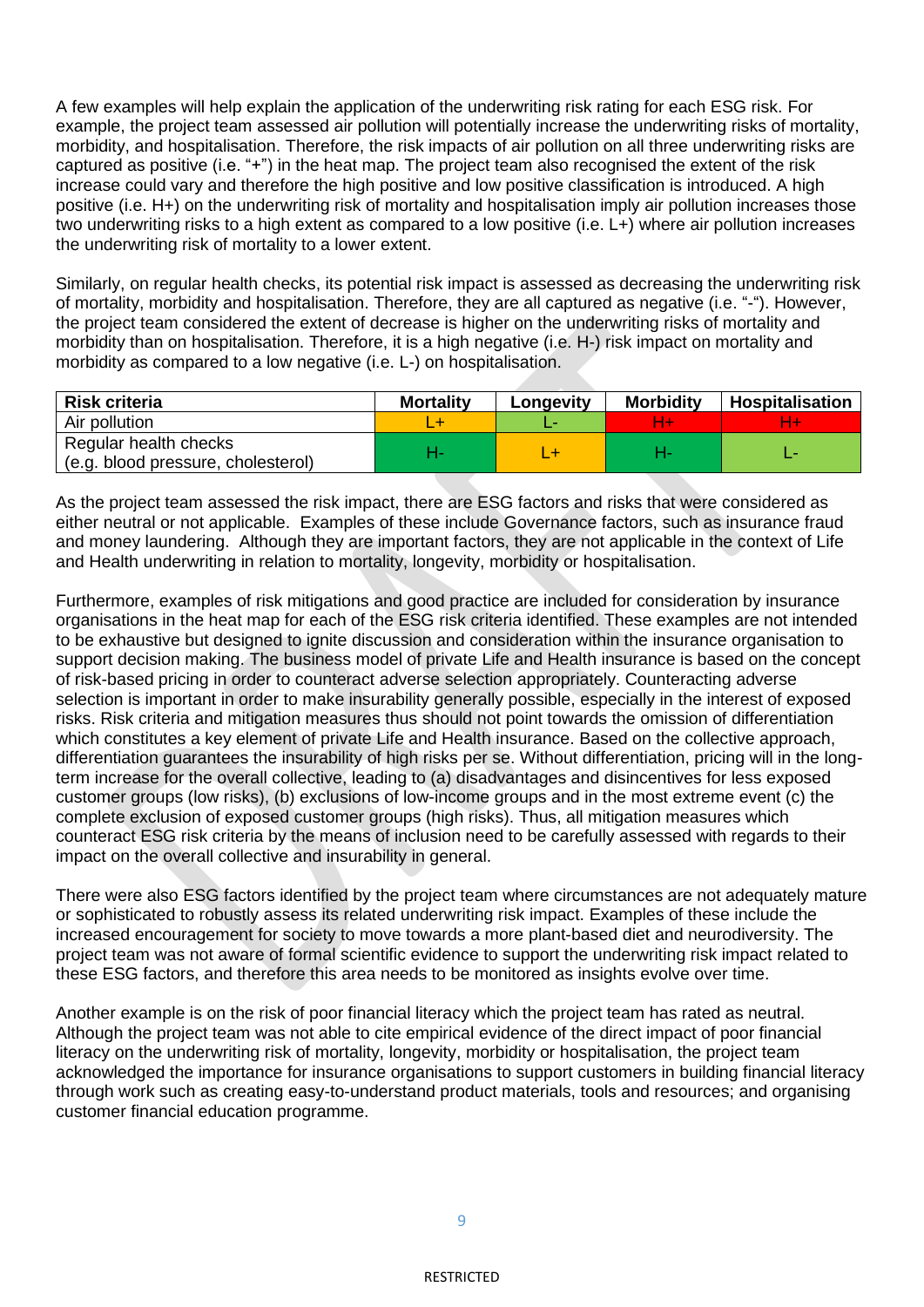The following is a description of the columns and rows of the heat map:

| Category:                                          | The risks are identified from Environmental, Social and Governance<br>aspects                                                                                                                                                                                                                                                                                                                        |
|----------------------------------------------------|------------------------------------------------------------------------------------------------------------------------------------------------------------------------------------------------------------------------------------------------------------------------------------------------------------------------------------------------------------------------------------------------------|
| <b>ESG</b> factor:                                 | A specific theme which is associated with Environmental, Social or<br>Governance issue                                                                                                                                                                                                                                                                                                               |
| Risk criteria:                                     | A specific risk which might have a potential impact to the Life & Health<br>underwriting risks. The operating assumption is mid-term to long-term time<br>horizon in relation to Life & Health ESG risks. Generally, mid-term refers to<br>time horizon between 3 years to 10 years, and long term is beyond 10<br>years, subject to each individual insurance organisation's internal<br>definition |
| Examples of risk mitigations<br>and good practice: | Further information which could be sought, checked or undertaken to help<br>mitigate the risk                                                                                                                                                                                                                                                                                                        |
| Risk impact colour codes:                          | These are used to classify the potential impact of each risk criteria on<br>each of the Life and Health underwriting risks                                                                                                                                                                                                                                                                           |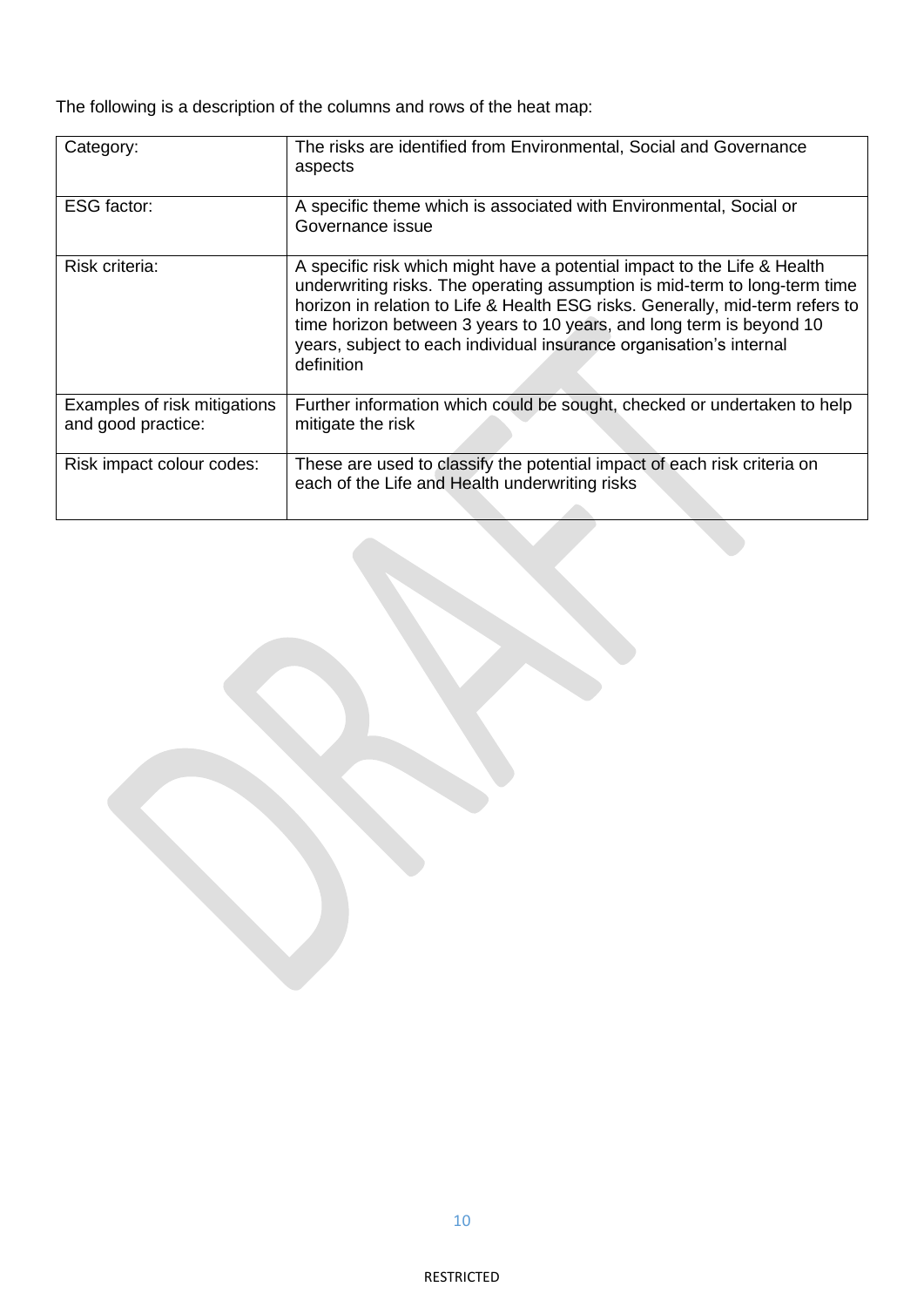|             |                                            |                                                                                                                                    | 4 Key underwriting risks for Life & Health<br>insurance business                                                                                                                                                                    | <b>Mortality</b> | Longevity          | <b>Morbidity</b> | Hospitalisation |  |
|-------------|--------------------------------------------|------------------------------------------------------------------------------------------------------------------------------------|-------------------------------------------------------------------------------------------------------------------------------------------------------------------------------------------------------------------------------------|------------------|--------------------|------------------|-----------------|--|
| Category    | <b>ESG factor</b>                          | <b>Risk criteria</b>                                                                                                               | Examples of risk mitigations and good practice<br>for Life & Health insurance organisations                                                                                                                                         |                  | <b>Risk Impact</b> |                  |                 |  |
|             | Antimicrobial and antibiotic<br>resistance | Bacteria or virus change over time and no longer<br>respond to medicines                                                           | Share knowledge to customers about viruses and<br>infectious diseases, vaccines development and<br>rollouts, and on how to keep good personal<br>hygiene. Provide insurance cover in case of risk<br>materializing                  | $H +$            | $H-$               | $H +$            | $H +$           |  |
|             |                                            | Air pollution                                                                                                                      | Environmental & social impact assessment (ESIA)<br>covering negative health impacts, mitigation and<br>decommissioning where relevant, investment<br>focus on green investments or avoidance of coal<br>and oil related investments | $L+$             | L-                 | $H +$            | $H +$           |  |
|             | Climate change                             | Greenhouse gas emissions                                                                                                           | Disclosure of climate-related emissions in<br>operations and/or products, investment focus<br>on green investments or avoidance of coal and<br>oil related investments                                                              | $L +$            | L-                 | $L+$             | $L +$           |  |
|             |                                            | Physical risks (e.g. wildfire, flood, windstorm,<br>tropical cyclones, sea level rise)                                             | Share knowledge with the population at risk and<br>support risk prevention. Provide insurance cover<br>in case of risk materializing                                                                                                | $L +$            | L-                 | $L+$             | $L +$           |  |
| Environment |                                            | <b>Transition risk</b>                                                                                                             | Decarbonisation transition plan/targets, TCFD<br>disclosures                                                                                                                                                                        | N                | N                  | $L+$             | $L +$           |  |
|             | Ecosystem imbalance                        | <b>Biodiversity loss</b>                                                                                                           | Share knowledge with the population at risk, and<br>support risk prevention. Provide insurance cover<br>in case of risk materializing                                                                                               | $L+$             | L-                 | $L+$             | $L +$           |  |
|             |                                            | Deforestation or controversial site clearance (e.g.<br>palm oil on peatlands or fragile slopes, illegal fire<br>clearance/logging) | Share knowledge with the population at risk and<br>support risk prevention. Provide insurance cover<br>in case of risk materializing                                                                                                | $L+$             | L-                 | $L +$            | $L+$            |  |
|             | Environmental degradation                  | Exposure to unconventional mining practices (e.g.<br>mountain top removal, riverline tailings dumping,<br>deep sea mining)         | Share knowledge with the population at risk and<br>support risk prevention. Provide insurance cover<br>in case of risk materializing                                                                                                | $L+$             | $L -$              | $L +$            | $L +$           |  |
|             |                                            | Soil pollution                                                                                                                     | Share knowledge with the population at risk and<br>support risk prevention. Provide insurance cover<br>in case of risk materializing                                                                                                | $L+$             | Ŀ.                 | $L +$            | $L +$           |  |
|             |                                            | Water pollution                                                                                                                    | Share knowledge with the population at risk and<br>support risk prevention. Provide insurance cover<br>in case of risk materializing                                                                                                | $L+$             | Ŀ.                 | $L+$             |                 |  |

11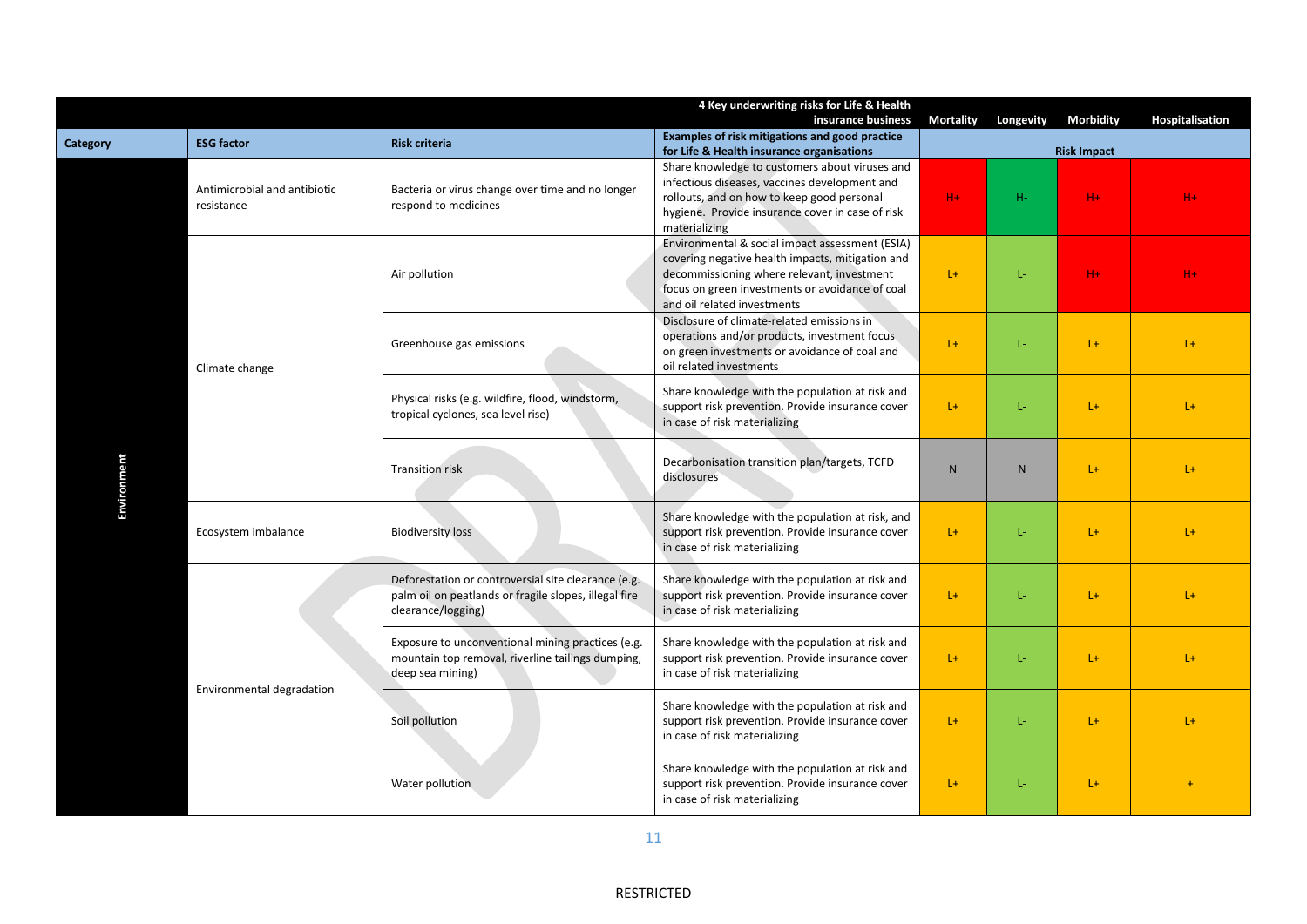|                                                      |                                                                                                  |                                                                                                                                                                | 4 Key underwriting risks for Life & Health<br>insurance business                                                                                                                                                                                                                                                                                         | <b>Mortality</b> | Longevity    | <b>Morbidity</b>   | Hospitalisation |
|------------------------------------------------------|--------------------------------------------------------------------------------------------------|----------------------------------------------------------------------------------------------------------------------------------------------------------------|----------------------------------------------------------------------------------------------------------------------------------------------------------------------------------------------------------------------------------------------------------------------------------------------------------------------------------------------------------|------------------|--------------|--------------------|-----------------|
| <b>Category</b>                                      | <b>ESG factor</b>                                                                                | <b>Risk criteria</b>                                                                                                                                           | Examples of risk mitigations and good practice<br>for Life & Health insurance organisations                                                                                                                                                                                                                                                              |                  |              | <b>Risk Impact</b> |                 |
|                                                      | Infectious diseases                                                                              | Rapid spread of viruses or bacteria that cause<br>uncontrolled diseases                                                                                        | Share knowledge to customers about viruses and<br>infectious diseases, vaccines development and<br>rollouts, and on how to keep good personal<br>hygiene. Provide insurance cover in case of risk<br>materializing                                                                                                                                       | $H +$            | $H-$         | $H +$              | $H +$           |
|                                                      | Unsustainable practices                                                                          | Exposure to unconventional energy practices (e.g.<br>Arctic oil, hydraulic fracturing, oil sands, deep sea<br>drilling)                                        | Share knowledge with the population at risk, and<br>support risk prevention. Provide insurance cover<br>in case of risk materializing                                                                                                                                                                                                                    | $L +$            | L-           | $L +$              | $L +$           |
|                                                      |                                                                                                  | Plastic pollution                                                                                                                                              | Eco-design, reduce the use of plastics on<br>customer materials, use recycled plastics                                                                                                                                                                                                                                                                   | $L +$            | Ŀ.           | $L +$              | $L +$           |
| Algorithmic underwriting<br>Customer characteristics |                                                                                                  | Artificial intelligence (AI) bias                                                                                                                              | Establish corporate governance for responsible<br>AI and internal policy to detect and mitigate bias                                                                                                                                                                                                                                                     | $L+$             | N/A          | $L +$              | $L +$           |
|                                                      |                                                                                                  | Ageing population (i.e. increase in life expectancy<br>of the population)                                                                                      | Promote active aging and healthy longevity,<br>provide suitable insurance cover to support the<br>elderly, provide eldercare support / value-added<br>services                                                                                                                                                                                           | $H-$             | $H +$        | $L +$              | $L+$            |
|                                                      |                                                                                                  | Biological sex - Male                                                                                                                                          | Apply inclusive gender expression in customer<br>communications. Ensure customers are not<br>denied with access to insurance solely because<br>they are transgender. Underwriting for<br>transgender customer is emerging and should<br>continue to be monitored with underwriting<br>completed based on individual customer's<br>transgender transition | $L+$             | $\mathsf{N}$ | $L+1$              | $1 + 1$         |
|                                                      |                                                                                                  | Biological sex - Female                                                                                                                                        | Apply inclusive gender expression in customer<br>communications. Ensure customers are not<br>denied with access to insurance solely because<br>they are transgender. Underwriting for<br>transgender customer is emerging and should<br>continue to be monitored with underwriting<br>completed based on individual customer's<br>transgender transition | N                | $L +$        | N <sup>1</sup>     | N <sup>1</sup>  |
|                                                      | Elderly population (i.e. increase in the relative<br>number of elderly people in the population) | Promote active aging and healthy longevity,<br>provide suitable insurance cover to support the<br>elderly, provide eldercare support / value-added<br>services | $H +$                                                                                                                                                                                                                                                                                                                                                    | H-               | $L +$        | $L+$               |                 |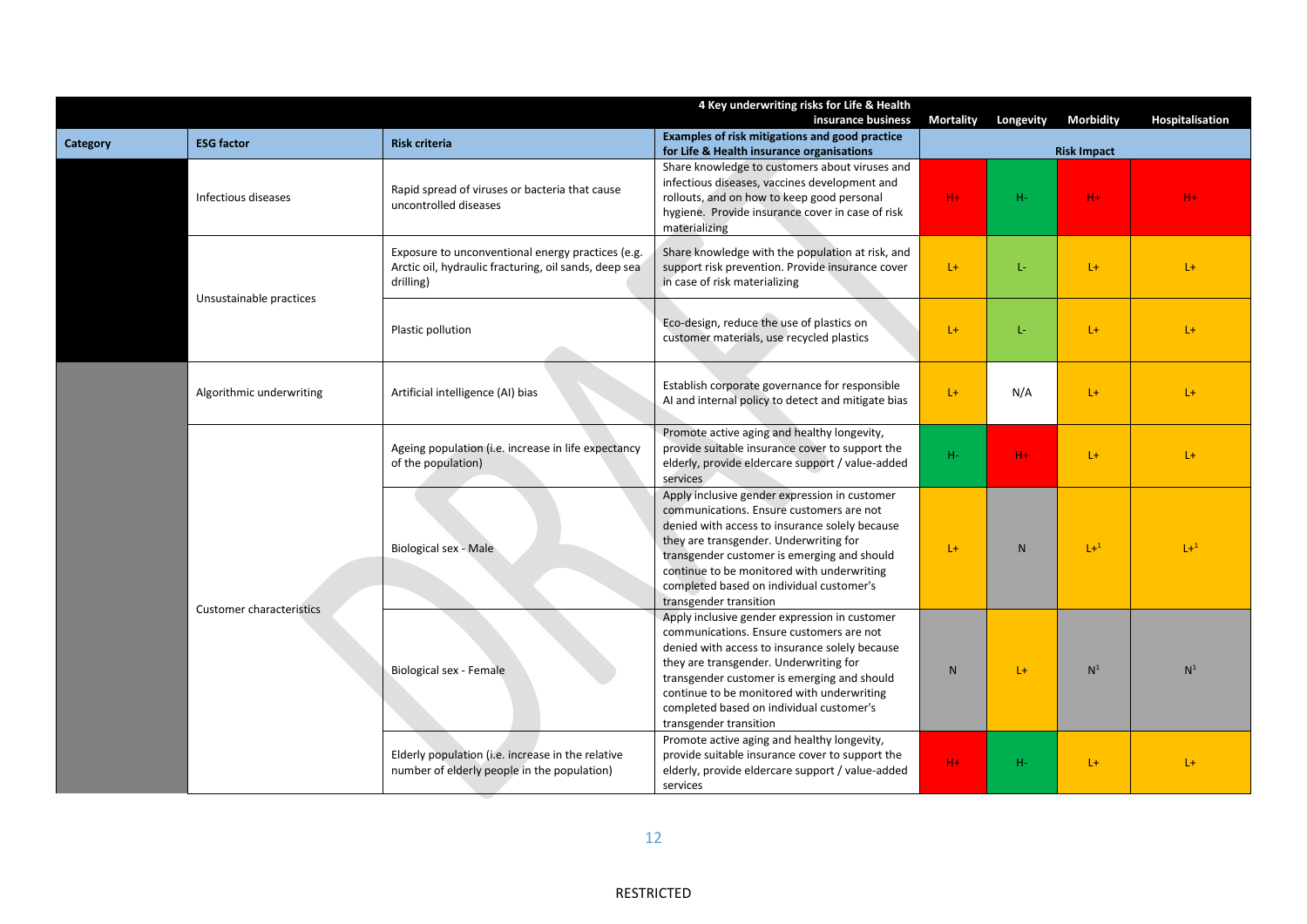|          |                      |                                                     | 4 Key underwriting risks for Life & Health<br>insurance business                                                                                                                                                                                                                                             | <b>Mortality</b> | Longevity      | <b>Morbidity</b>   | Hospitalisation |
|----------|----------------------|-----------------------------------------------------|--------------------------------------------------------------------------------------------------------------------------------------------------------------------------------------------------------------------------------------------------------------------------------------------------------------|------------------|----------------|--------------------|-----------------|
| Category | <b>ESG factor</b>    | <b>Risk criteria</b>                                | Examples of risk mitigations and good practice<br>for Life & Health insurance organisations                                                                                                                                                                                                                  |                  |                | <b>Risk Impact</b> |                 |
|          |                      | Ethnicity                                           | Ensure customers are not denied with access to<br>insurance due to their race, color, descent,<br>national or ethnic origin                                                                                                                                                                                  | $\mathsf{N}$     | $\mathsf{N}$   | ${\sf N}$          | $\mathsf{N}$    |
|          |                      | Family relationship                                 | Apply inclusive definition on family relationships,<br>such as spouse, partner, children and family                                                                                                                                                                                                          | N                | N              | N                  | ${\sf N}$       |
|          |                      | Genetic inheritance                                 | Support customers with taking genetic testing to<br>help with diagnosis and treatment where local<br>jurisdiction allows. More information on genetic<br>inheritance should be managed adequately in<br>order to ensure equal access to insurance<br>coverage for all people                                 | $H +$            | L-             | $H +$              | $H +$           |
|          |                      | Hazardous occupation                                | Ensure underwriting is fair on customers who<br>are engaged in hazardous occupation                                                                                                                                                                                                                          | $H +$            | $H-$           | $H +$              | $H +$           |
|          |                      | Long term health impairment                         | Ensure underwriting is fair, provide suitable<br>insurance cover, wellness support / value added<br>services                                                                                                                                                                                                 | $H +$            | $H-$           | H+                 | $H +$           |
|          |                      | Mental disability                                   | Ensure underwriting is fair, provide suitable<br>insurance cover, wellness support / value added<br>services                                                                                                                                                                                                 | $H +$            | $H-$           | H+                 | $H +$           |
| Social   |                      | Neurodiversity                                      | Accessible insurance product design and<br>customer experience. Neurodiversity is broad in<br>scope, and therefore the risk impact will vary<br>based on individual customer's diagnosis. This is<br>an emerging area and needs to be monitored.                                                             | N                | N              | $\mathsf{N}$       | $\mathsf{N}$    |
|          |                      | Physical disability                                 | Ensure underwriting is fair, provide suitable<br>insurance cover, wellness support / value added<br>services                                                                                                                                                                                                 | $H +$            | $H-$           | $H +$              | $H +$           |
|          | Financial capability | Affordability as a result of medical cost inflation | Lower minimum premium or use more cost-<br>effective distribution channel to enhance the<br>product accessibility. Provide benefit feature or<br>coverage that support customer's temporary<br>vulnerability circumstance, e.g. payment holiday,<br>when loss of employment or temporary health<br>condition | N                | N <sub>1</sub> | ${\sf N}$          | $\mathsf{N}$    |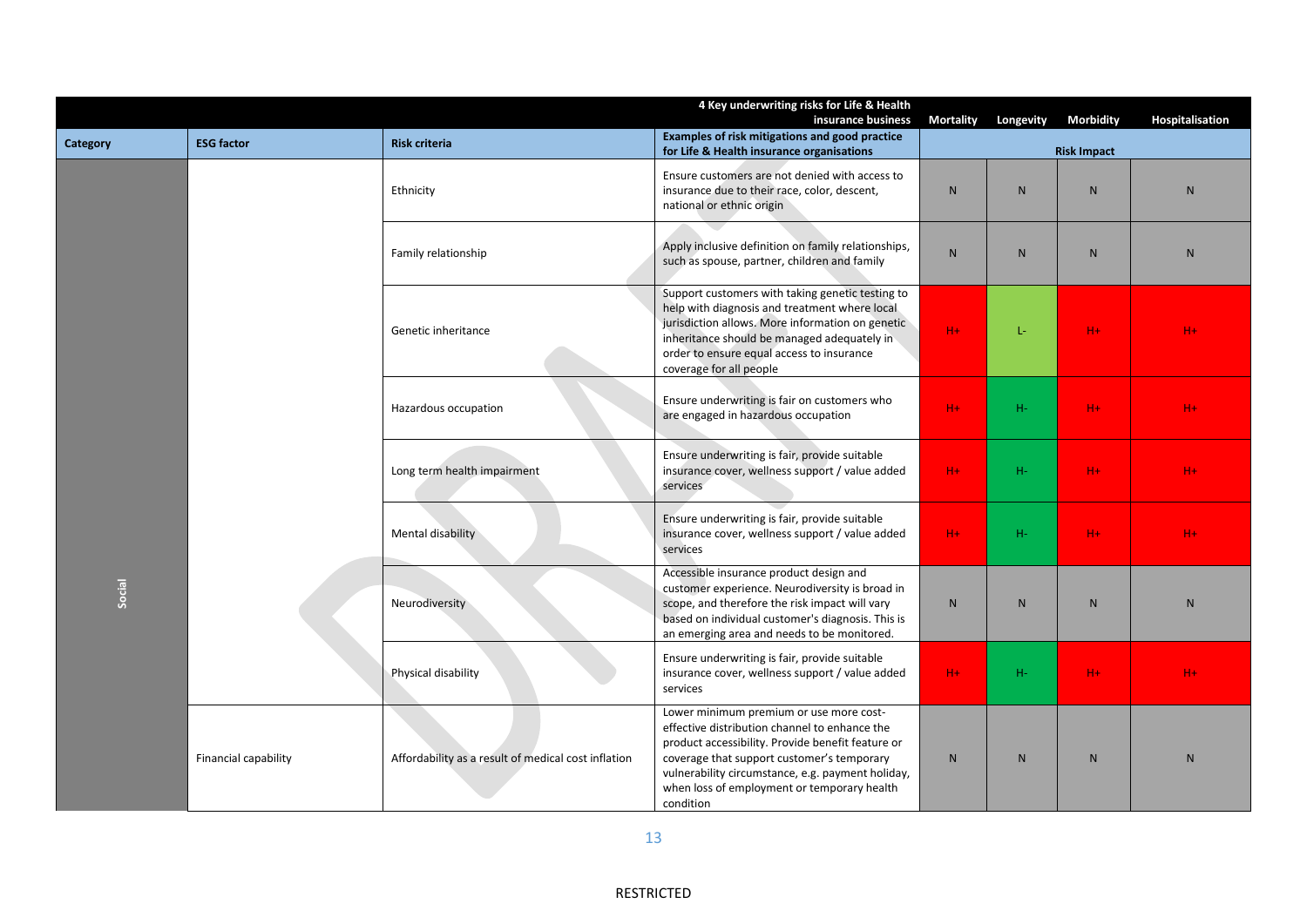|                                     |                              |                                                                    | 4 Key underwriting risks for Life & Health<br>insurance business                                                                                                                                                                                                                                                                                                                            | <b>Mortality</b> | Longevity          | <b>Morbidity</b> | Hospitalisation |  |
|-------------------------------------|------------------------------|--------------------------------------------------------------------|---------------------------------------------------------------------------------------------------------------------------------------------------------------------------------------------------------------------------------------------------------------------------------------------------------------------------------------------------------------------------------------------|------------------|--------------------|------------------|-----------------|--|
| Category                            | <b>ESG factor</b>            | <b>Risk criteria</b>                                               | Examples of risk mitigations and good practice<br>for Life & Health insurance organisations                                                                                                                                                                                                                                                                                                 |                  | <b>Risk Impact</b> |                  |                 |  |
|                                     |                              | Poor financial literacy                                            | Develop easy-to-understand financial product<br>materials, tools, resources and customer<br>financial educational seminars / program                                                                                                                                                                                                                                                        | N                | $\mathsf{N}$       | $\mathsf{N}$     | N               |  |
|                                     |                              | Regular health checks (e.g. blood pressure,<br>cholesterol)        | Raise awareness on health prevention and<br>protection, provide as a health benefit to<br>insurance policyholders                                                                                                                                                                                                                                                                           | H-               | $L+$               | $H-$             | Ŀ.              |  |
|                                     | Health capability/ awareness | Cancer screenings (e.g. mammogram,<br>colonoscopy) as a prevention | Raise awareness on health prevention and<br>protection, provide as a health benefit to<br>insurance policyholders. For some Critical Illness<br>products, cancer screening could also increase<br>underwriting risk depending on the specific<br>product design and Critical Illness definitions,<br>more claims could be triggered if screening<br>detects cancer earlier or in more cases | Ŀ.               | $L +$              | $H-$             |                 |  |
|                                     |                              | Genetic screening as a prevention                                  | Raise awareness on health prevention and<br>protection, provide as a health benefit to<br>insurance policyholders                                                                                                                                                                                                                                                                           | Ŀ                | $L+$               | Ŀ.               | Ŀ.              |  |
| Human Rights<br>Lifestyle behaviour |                              | Vaccination                                                        | Raise awareness on health prevention and<br>protection, provide as a health benefit to<br>insurance policyholders                                                                                                                                                                                                                                                                           | $H-$             | $L +$              | L-               | L-              |  |
|                                     |                              | Poor worker safety record                                          | Effective occupational health & safety policy that<br>defines safety responsibilities and prevention<br>measures to minimise fatalities, injuries and<br>health impacts. Monitoring on labour accident<br>rate                                                                                                                                                                              | $L +$            | L-                 | $H +$            | H+              |  |
|                                     |                              | Violation of worker rights (e.g. discrimination)                   | Code of conduct that outlines company's<br>commitment to respect workers' rights.                                                                                                                                                                                                                                                                                                           | $L+$             | Ŀ.                 | $L +$            | $L +$           |  |
|                                     |                              | Alcohol abuse                                                      | Develop underwriting guideline to access the risk<br>of lifestyle factors / behaviour, provide wellness<br>support / value added services                                                                                                                                                                                                                                                   | $H +$            | H-                 | $H +$            | $H +$           |  |
|                                     |                              | Drug abuse                                                         | Develop underwriting guideline to access the risk<br>of lifestyle factors / behaviour, provide wellness<br>support / value added services                                                                                                                                                                                                                                                   | $H +$            | H-                 | $H +$            | $H +$           |  |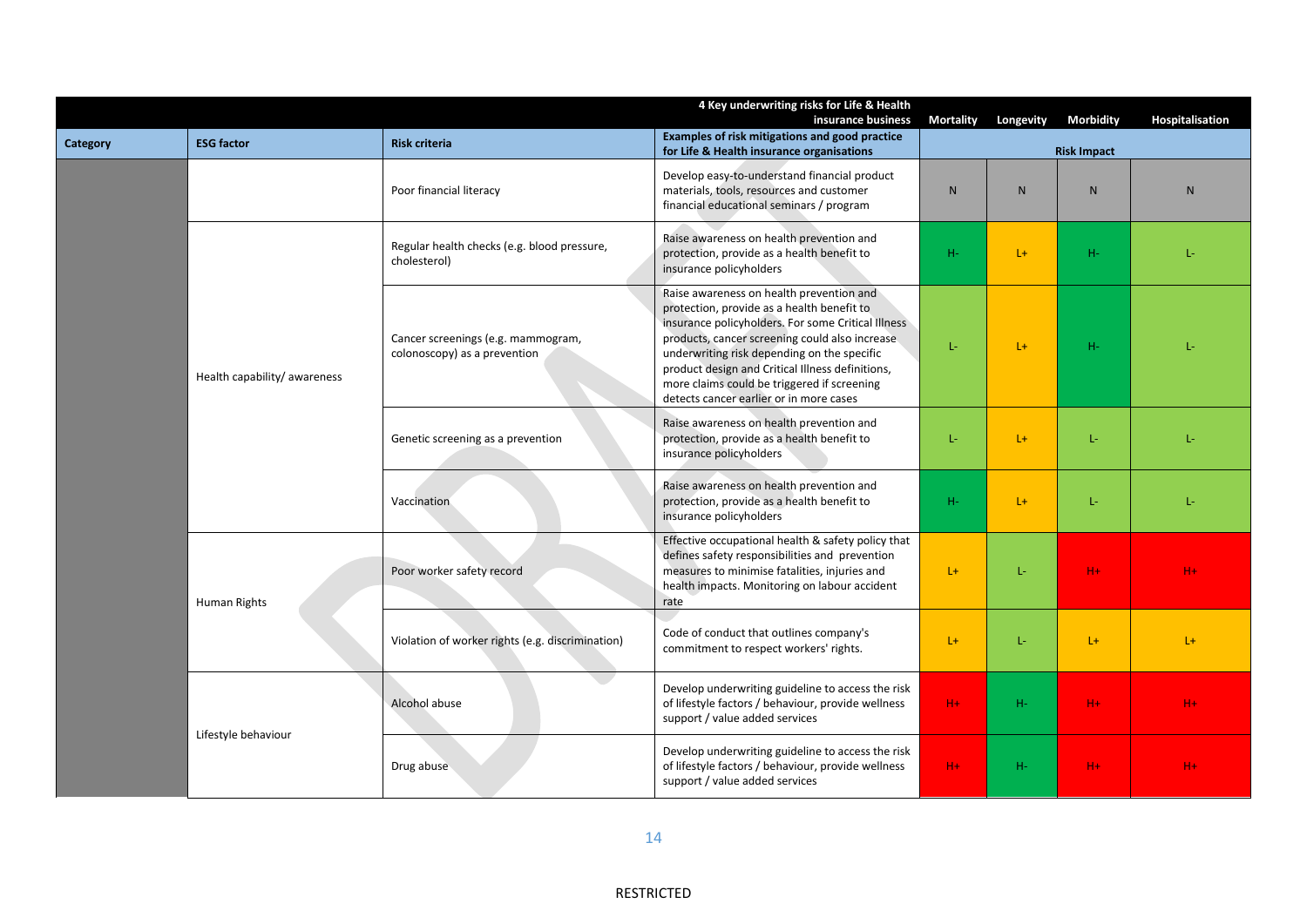|            |                                 |                                                                                                                                                                        | 4 Key underwriting risks for Life & Health<br>insurance business                                                                            | <b>Mortality</b>                                                                                                                                                                                                            | Longevity | <b>Morbidity</b> | <b>Hospitalisation</b> |  |
|------------|---------------------------------|------------------------------------------------------------------------------------------------------------------------------------------------------------------------|---------------------------------------------------------------------------------------------------------------------------------------------|-----------------------------------------------------------------------------------------------------------------------------------------------------------------------------------------------------------------------------|-----------|------------------|------------------------|--|
| Category   | <b>ESG factor</b>               | <b>Risk criteria</b>                                                                                                                                                   | <b>Examples of risk mitigations and good practice</b><br>for Life & Health insurance organisations                                          | <b>Risk Impact</b>                                                                                                                                                                                                          |           |                  |                        |  |
|            |                                 | Dynamic underwriting based on healthy activity<br>(e.g. number of steps, workout duration)                                                                             | Develop underwriting guideline to take into<br>consideration of healthy activity and behavior                                               | $H-$                                                                                                                                                                                                                        | $H +$     | H-               | н-                     |  |
|            |                                 | Hazardous sports and pastimes (e.g. aviation,<br>diving, motor car racing)                                                                                             | Develop underwriting guideline to access the risk<br>of hazardous sports and pastimes                                                       | $L+$                                                                                                                                                                                                                        | L-        | $L +$            | $L +$                  |  |
|            |                                 | Obesity                                                                                                                                                                | Develop underwriting guideline to access the risk<br>of lifestyle factors / behaviour, provide wellness<br>support / value added services   | $H +$                                                                                                                                                                                                                       | $H-$      | $H +$            | $H +$                  |  |
|            |                                 | Smoking (include e-cigarettes, vaping)                                                                                                                                 | Develop underwriting guideline to access the risk<br>of lifestyle factors / behaviour, provide wellness<br>support / value added services   | $H +$                                                                                                                                                                                                                       | $H-$      | $H +$            | $H +$                  |  |
|            | Bribery & corruption            | Illegal and unethical payments                                                                                                                                         | Code of conduct and anti-bribery training<br>programme for all employees. Whistle-blower<br>channel to report cases of bribery & corruption |                                                                                                                                                                                                                             |           |                  |                        |  |
|            | <b>Insurance Fraud</b>          | Lack of insurable interest in the act of deception,<br>such as murder, suicide, disappearance of life<br>insured, carried out for unlawful /unfair gain from<br>claims | Anti-insurance fraud training programme for all<br>employees                                                                                | These governance risk factors were considered but<br>determined to be 'N/A' (i.e. not applicable for risk impact)<br>to Life and Health underwriting in relation to mortality,<br>longevity, morbidity and hospitalisation. |           |                  |                        |  |
| Governance | Money laundering                | Using a life insurance policy to integrate illegal<br>funds into the financial services system                                                                         | Anti-money laundering and anti-terrorist<br>financing training programme for employees,<br>conduct customer due diligence                   |                                                                                                                                                                                                                             |           |                  |                        |  |
|            | Personal data breach            | A breach of data security leading to unlawful loss,<br>alteration and unauthorised disclosure or access<br>to personal data                                            | Personal data protection policy                                                                                                             |                                                                                                                                                                                                                             |           |                  |                        |  |
|            | Poor corporate governance       | Anti-competitive practices, violations of antitrust<br>laws, unethical conduct, unethical tax approach                                                                 | Code of conduct that outlines corporate<br>governance and compliance                                                                        |                                                                                                                                                                                                                             |           |                  |                        |  |
|            | Poor product or service quality | Mis-selling, unethical conduct or negative health<br>impact on customers                                                                                               | Code of Sales conduct for management of<br>intermediaries, training and product governance                                                  |                                                                                                                                                                                                                             |           |                  |                        |  |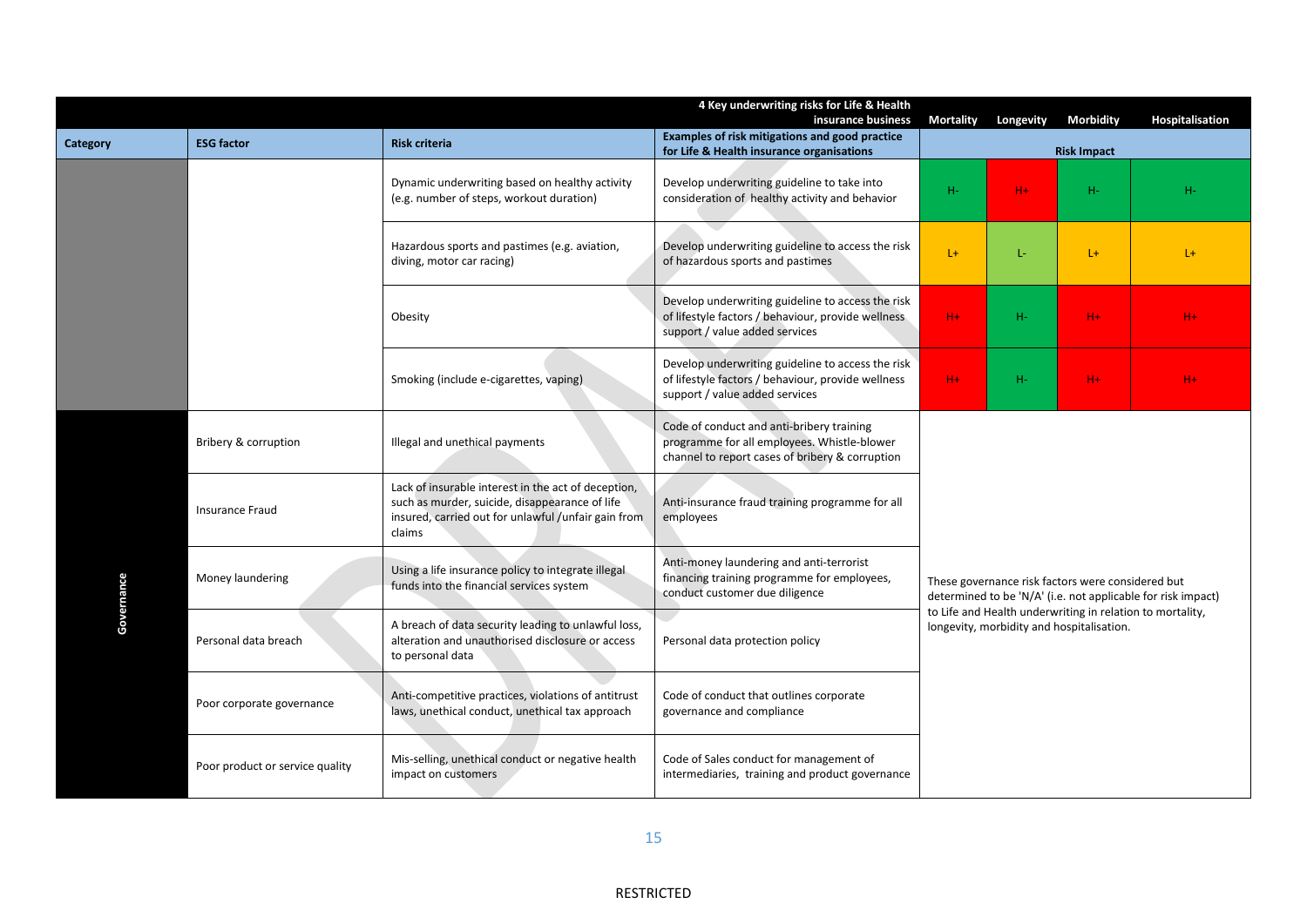|          |                   |                                                                             | 4 Key underwriting risks for Life & Health<br>insurance business                                                     | Mortality | Longevity | Morbidity          | <b>Hospitalisation</b> |
|----------|-------------------|-----------------------------------------------------------------------------|----------------------------------------------------------------------------------------------------------------------|-----------|-----------|--------------------|------------------------|
| Category | <b>ESG factor</b> | <b>Risk criteria</b>                                                        | Examples of risk mitigations and good practice<br>for Life & Health insurance organisations                          |           |           | <b>Risk Impact</b> |                        |
|          | Tax evasion       | Unethical usage of insurance product to avoid tax<br>liability              | Tax evasion prevention training programme for<br>employees, conduct customer due diligence                           |           |           |                    |                        |
|          | Tax efficiency    | Complexity of using insurance for tax optimisation<br>and lack of knowledge | Improve customer education on how insurance<br>could help improve tax efficiency, distribution<br>training/education |           |           |                    |                        |

Footnote

<sup>1</sup> The impact of biological sex on underwriting risk cannot be illustrated here in a generally valid way. It depends strongly on the specific product, market and age group.

RESTRICTED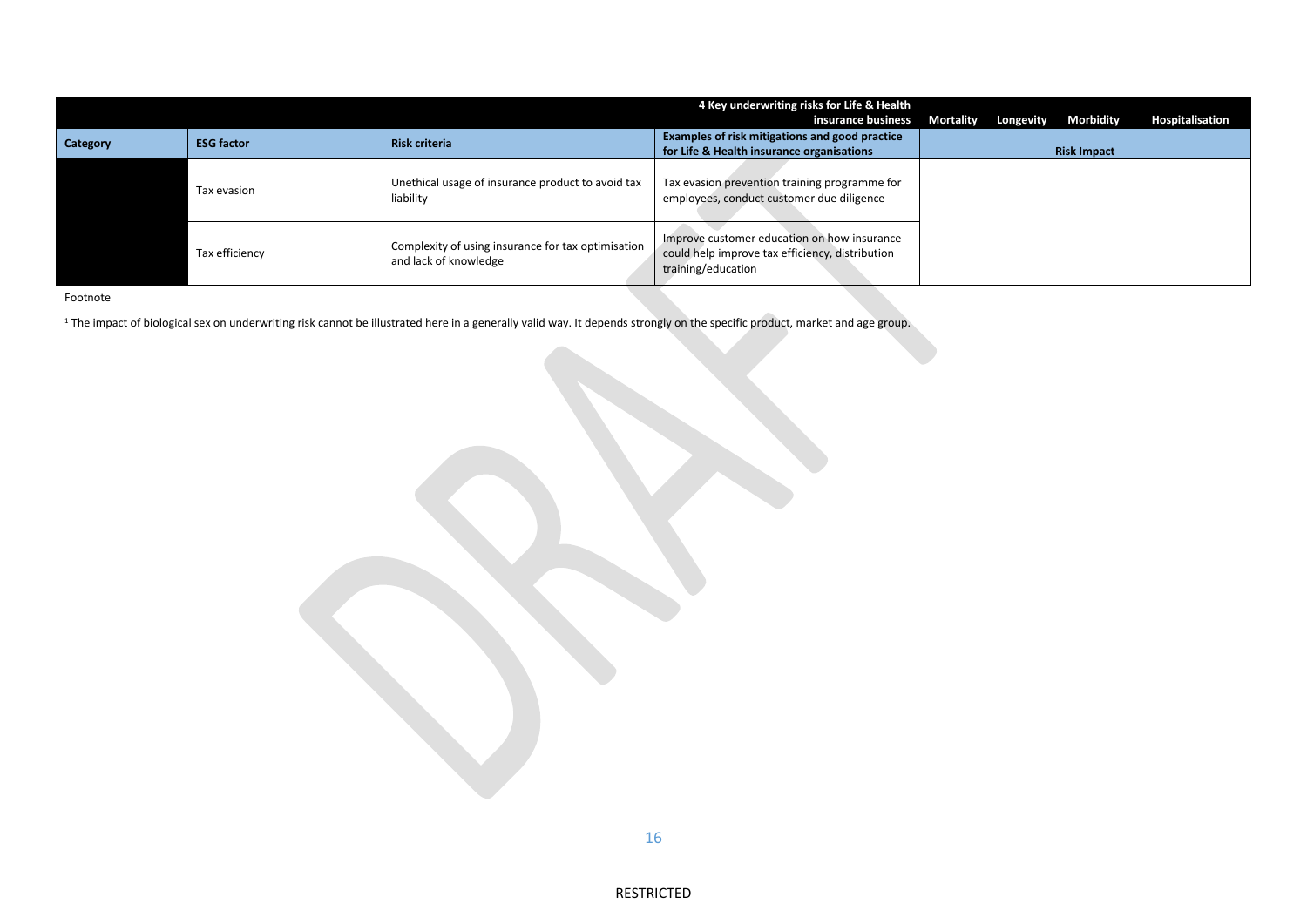## 7. Possible actions to manage ESG risks during the underwriting process

### **7.1 Establishing ESG risk appetite**

When establishing the ESG risk appetite in underwriting, Life and Health insurance organisations should consider the impact of ESG risks on the four key Life and Health underwriting risks, i.e. Mortality, Longevity, Morbidity and Hospitalisation, as detailed in section 6 - Life and Health ESG Risk Heat Map. In addition, insurance organisations should also take into consideration perspectives such as regulatory, investor, reputational, ethnical, geographic location, financial and strategic objectives, as described below:

There are a number of **regulatory**, associational and supra-national commitments that should drive each insurance organisation's strategic ESG focus (e.g. Net Zero or signatory to industry organisation, such as the UNEP FI PSI, NZIA, Tobacco-Free Finance Pledge etc.). Regulatory focus on ESG matters is increasing rapidly and in many jurisdictions. It is important to consider how (and if) Life and Health insurance organisations can leverage from ESG regulatory requirements already enacted in one jurisdiction or region (e.g. EU) which could serve as guidance for the ESG underwriting approach to be adopted in the insurance organisation's jurisdiction.

Since Life and Health insurance organisations are also institutional **investors**, with many also operating investment management subsidiaries, it is important for them to consider consistency in managing ESG issues across their insurance and investment activities and the policies they have in place to support this alignment.

From a **reputational** perspective, insurance organisations must stay on guard against the risks of adverse publicity as a result of ESG inactivity (or even against the emerging risk of perceived "greenwashing"). Such publicity will impact employee morale as well as customers' and investors' perceptions. Rating agencies and ESG data providers are increasingly assessing the performance of insurers across a range of areas. Insurers may want to focus on how the United Nations Sustainable Development Goals, or a subset of these goals, can guide their underwriting appetite and be aligned to their ESG ambition and priorities.

From an **ethical** perspective, the risk appetite in underwriting should be driven by the culture and norms that the insurer aspires to. The location of the insurer's headquarters may define a set of ethics that investors, clients and/or the public will expect the insurer to conduct itself across other countries of operation or lines of business. This may create a challenging environment for insurers that operate across different geographies, cultures and societal norms and traditions. NGOs and campaign groups also play a role in signalling where ESG risks and concerns might arise. These concerns should be taken into account by insurers when establishing ESG risk appetite and risk appetite statements. NGOs are often open to constructive collaboration and engagement with the ability to provide in-depth knowledge on ESG risks. In some cases, this can provide an important societal lens to help determine the appetite and approach to ESG risks. Moreover, it is important to consider the fact that insurers provide Life and Health coverage for both individual clients as well as Group Business clients. Thus, when considering ESG risks that are especially relevant in Group Business (e.g. exposure to unconventional mining or energy practices), these risks should also be considered for the company's employees when acting as individual clients, since they are equally exposed to the same risks.

Alongside the location of the insurance organisation, it must also be noted that the **geographic location** of the actual risk being underwritten may have an influencing factor on the severity of the ESG risk. This can have a bearing on, for example, whether violation of human rights risk is more likely, or whether environmental legislation is actively enforced.

At the same time, each insurance organisation must consider their **financial and strategic objectives**. Some ESG risks are supported by a legal/regulatory framework (e.g. UK Modern Slavery Act) and some are increasingly being recognised to be potentially financially material (e.g. climate change, ecosystem degradation, pollution), which can require a more stringent response. This must be taken into account to ensure appropriate identification and codification of ESG risks that the insurer is unwilling, or unable, to underwrite. Ultimately, each insurer must make a decision on balancing these objectives.

17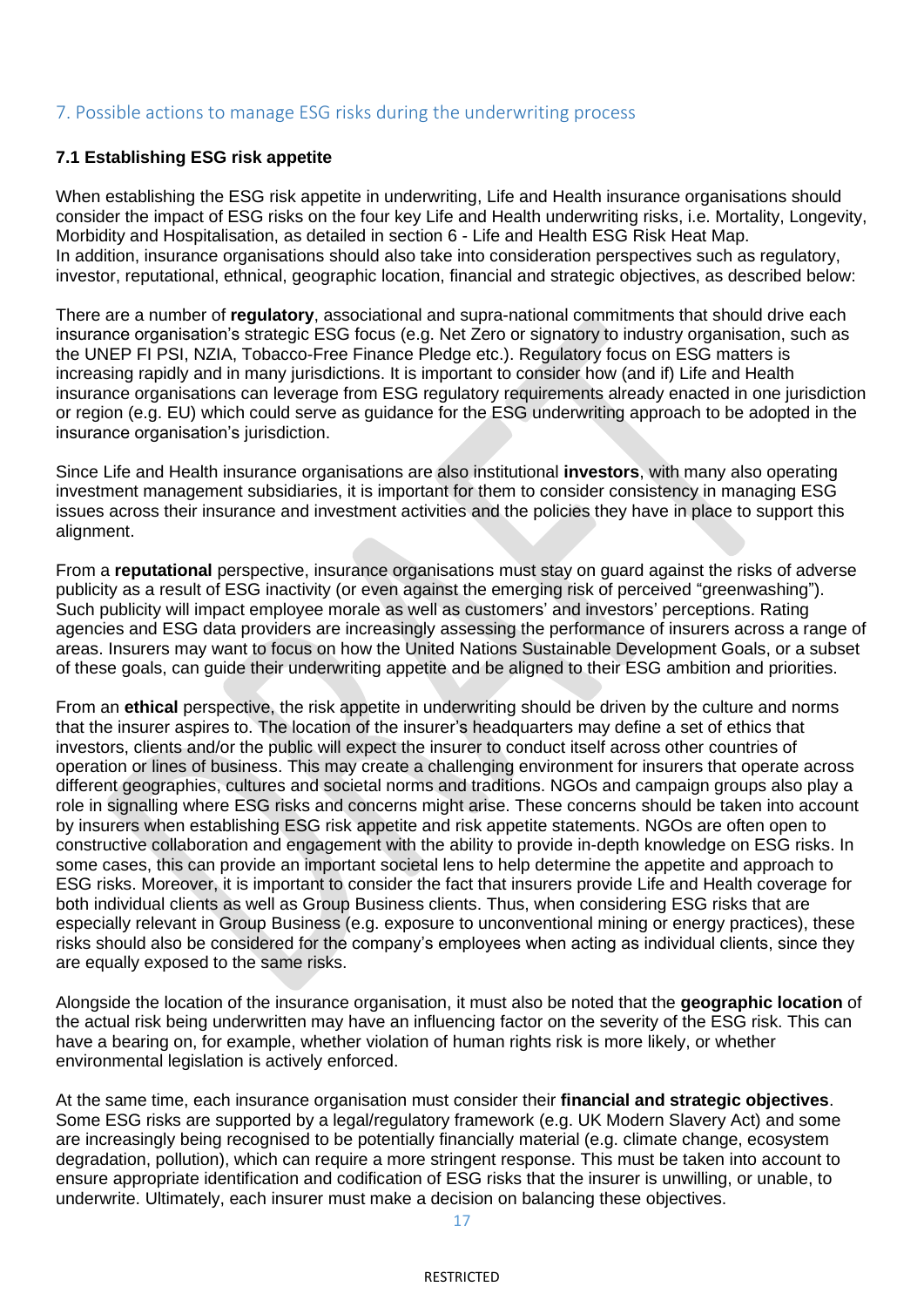Key questions that Life and Health insurance organisations should consider when establishing their ESG risk appetite in underwriting include:

- Are there specific reputational or ethical issues or businesses that the insurance organisation wishes to avoid, or exclude, or manage in a particular manner?
- Are there specific ESG risks that the insurance organisation needs to collaborate on as an industry in the context of life and health underwriting (e.g. genetic screening)?
- What is the senior leadership's appetite on ESG risk exposure? Has the insurance organisation determined which ESG risks are most meaningful across its lines of business, including those which have enhanced regulatory and supervisory focus, or are recognised to be potentially financially material to its customers and/or shareholders?

### **7.2 Integrating ESG risks**

The results of the PSI Global Survey on ESG underwriting highlighted that there is no "one size fits all" approach to the governance of ESG underwriting.

Various examples on how to approach ESG integration into underwriting strategies are listed below:

- a. Some insurance organisations might wish to develop a unique ESG governance policy framework or similar structure which details roles, responsibilities and processes. This can allow a well-defined approach (e.g. using RACI methodology), but there might be a greater effort needed to develop guidance and subsequent internal implementation.
- b. Integrating ESG risks into the existing risk framework of organisations is common, sometimes within reputation and investment risk policies. At the minimum, organisations will be able to show crosslinkages to the core risk framework of the organisation. By integrating into an existing risk framework, it allows for a quicker implementation route, but the ESG underwriting appetite and processes may require greater customisation to fit into those processes.
- c. Integrating ESG dimensions into the existing underwriting standards and guidelines of the insurer often allows the best uptake of ESG risks and, at the least, might cross-reference any additional ESG governance elsewhere. Although there are significant advantages, underwriting standards often deal with very specific risk criteria. As such, the integration of value-based ESG criteria into existing underwriting standards may create friction and conflict which will need to be carefully managed across the organization.
- d. Alignment of ESG approaches within different parts of an organisation is also prudent. This ensures a consistent approach to ESG risks for the organisation as a whole, where possible (e.g. implementing the Principles for Sustainable Insurance and the Principles for Responsible Investment).

Further good practice examples of mitigating ESG risks are included in the heat map.

Key questions that Life and Health insurance organisations should consider when integrating ESG risks into their underwriting approach include:

- When thinking about clients, what are the ESG issues that the insurance organisation will prioritise, both as a risk manager (i.e. understanding, preventing and reducing risk) and as a risk carrier (i.e. risk transfer/insurance coverage)?
- Is there employee training to enhance ESG understanding and awareness and how ESG considerations can be embedded into day-to-day roles?

#### **7.3 Establishing roles and responsibilities for ESG risks**

Establishing roles and responsibilities for ESG risks that impact a Life and Health insurance organisation's underwriting activities can vary greatly between organisations due to size, organisational setup and internal culture. Two trends are generally common across insurers — there is a desire to empower insurance risk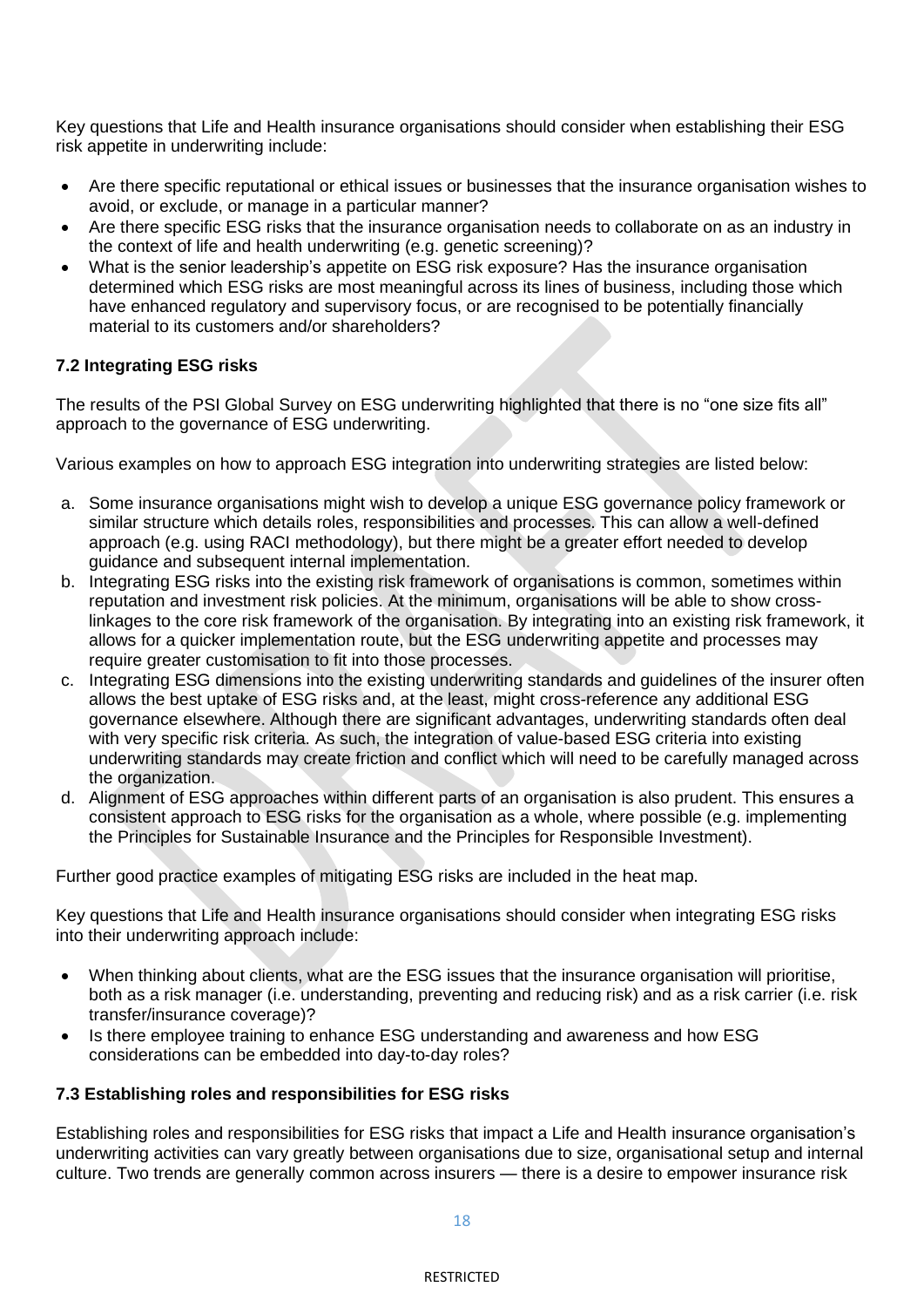professionals to make decisions, alongside a general aim to minimise resource impacts due to additional new processes.

Senior leadership sponsorship and support for ESG is critical to the development of ESG governance, decision-making and subsequent implementation. Support from the CEO and senior executive/board members is advisable to make implementation a success (in some countries this may already be a regulatory requirement). This is also important in establishing the internal escalation processes for ESG risks. These senior-level representatives might take individual ownership of ESG risks or form part of a wider ESG committee overseeing implementation. A bottom-up approach is also possible, working iteratively over time on important and relevant ESG risks to the insurance business.

Underwriters play a role in detecting, and rating, ESG risks. There are a range of useful tools supporting risk detection (see item 7.5 below, "Detecting and analysing ESG underwriting risks"), and ESG underwriting risk training can help underwriters detect, mitigate, or know when to escalate a risk. All underwriters can benefit from training on ESG risks for general awareness.

Often in smaller insurers, roles are often combined across functions. This means that caution should be exercised in avoiding overburdening with new processes, training or required actions. This reinforces the need for proactive internal engagement in determining your ESG approach. Impartiality of the ESG assessment should also be considered to allow a fair assessment of potential ESG risks vis-a-vis business potential. It may be necessary to separate these roles to allow effective due diligence.

Key questions that Life and Health insurance organisations should consider when establishing roles and responsibilities for ESG risks in underwriting include:

- Is there a senior-level decision-maker responsible for ESG risks (e.g. CEO, Chief Sustainability Officer)?
- Are there resources for specialist ESG personnel? This will help determine if underwriters should be trained on ESG content or how to access specialist personnel.
- What other roles will form part of the ESG decision-making process?
- Are there any legal requirements for allocating specific responsibility for ESG risks to personnel?

#### **7.4 Escalating ESG risks**

As the roles and responsibilities for ESG risks are developed, it will be important to define decision-making rules and escalation routes. Some ESG risks, upon detection, may be ambiguous in nature, be contradictory to profitability targets, or relate to strategic clients, and will thus require careful consideration. In such cases, clearly defined escalation paths to senior management will be required. A more proactive approach may be to share data on key ESG risks with senior executives on an ongoing basis, thereby increasing visibility and understanding as opposed to only being a point of escalation for high-risk matters.

Depending on how ESG risks are integrated into your governance frameworks, it is highly likely this will follow the underwriting route of escalation, or other existing risk management issues (e.g. reputational risks). The route of escalation must be clear and have clear accountabilities at individual role level (e.g. CEO, Board member, Chief Risk Officer, Chief Underwriting Officer). A committee approach (e.g. Risk Committee) is an alternative approach to decision-making. This allows a greater consensus and diversity of views, but caution should be exercised on the available time of committee members to make decisions.

Any escalation due to a detected ESG risk which potentially cannot be mitigated should provide the decision-maker with the business case for proceeding with underwriting the risk well as the ESG risks associated with it. This balanced view should be presented to the designated individuals or committee for decision-making. It is critical that the escalation should facilitate a fast process as underwriters (and potential clients and intermediaries) will need prompt feedback.

When implementing an ESG due diligence process, it is easy to be overwhelmed with potential escalations of ESG risks, particularly in the initial phase. Therefore, it is important to set internal thresholds by focusing on your material risks and issues, or by setting an alternative threshold (e.g. risks over a certain premium or sum insured).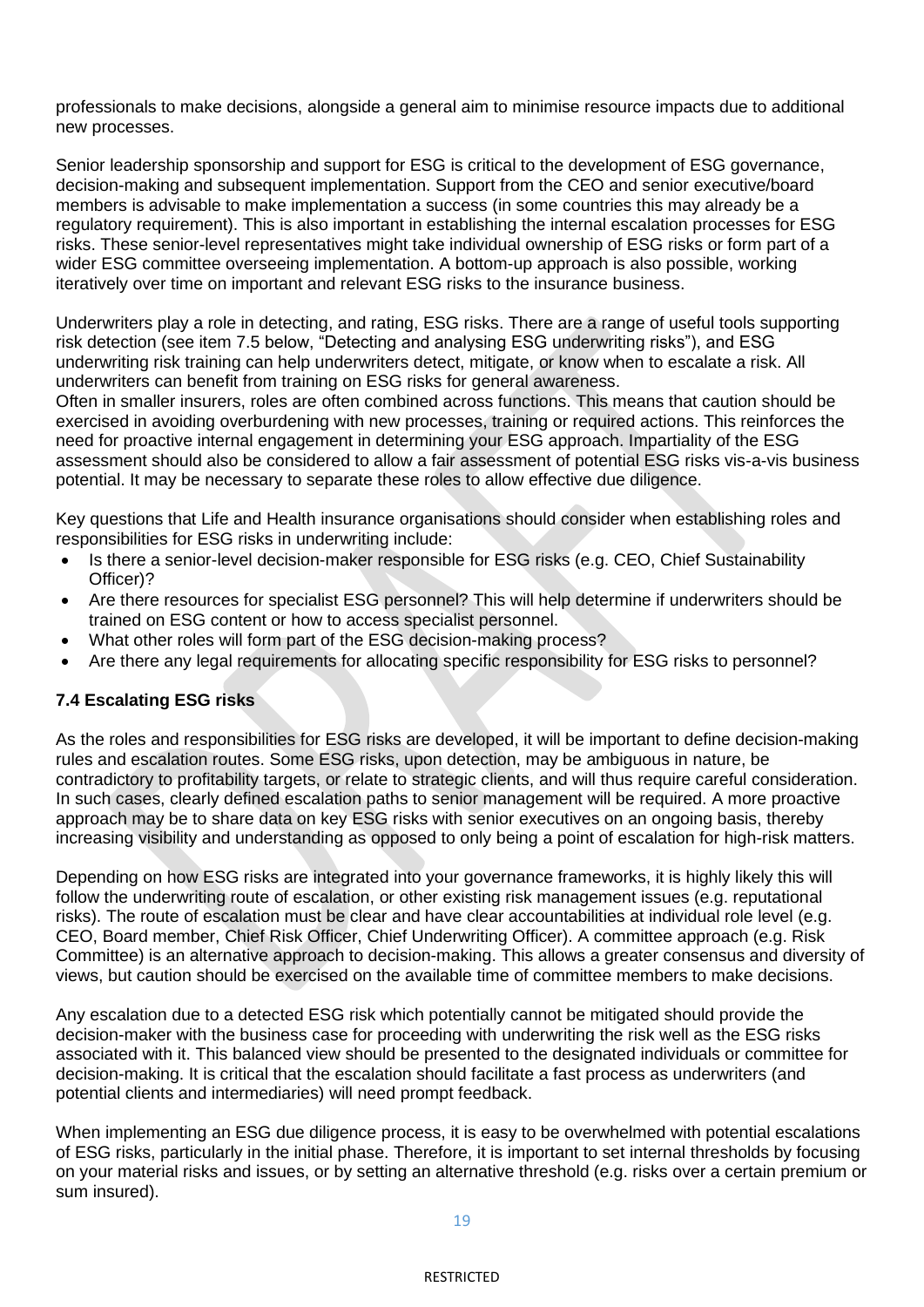Key questions that Life and Health insurance organisations should consider when escalating ESG risks in underwriting include:

- Has the insurance organisation established how quickly its ESG decision-making needs to be?
- Has the insurance organisation set thresholds to avoid excessive escalation?
- Has the insurance organisation planned escalation up to senior-level decision-makers?

#### **7.5 Detecting and analysing ESG risks**

Once priority ESG thematic, sectors and lines of business have been established in your risk appetite, this appetite must now be implemented within the insurer's day-to-day underwriting procedures.

There are a wide range of ESG and reputation-related company screening tools available. These can help support underwriters with decision-making by providing an overview of current media reports in relation to the potential insured. Various NGOs also provide lists of companies that could also be used for such screening, but as with all tools on the market, the quality and bias of the provider must be considered.

These tools can provide a range of benefits:

- a. Relating the ESG risks of concern to a list of companies or locations which can be geo-coded or listed via identifier numbers (e.g. ISIN, GICS, NAICS). This can enable integration into an organisation's underwriting, risk or compliance system. This approach is usually beneficial for organisations providing insurance services to large companies, or the executives and owners thereof, and can help deliver:
- A pre-approved ESG list of clients
- An excluded list of clients (subject to availability of public information)

Some drawbacks of this approach can be the cost of licences for the use of these, or when the client has limited public information available and therefore not captured in the tool. These lists are also subject to regular updates, so if the insurance organisation is not digital in its use of underwriting guidance, it can also prove to be a logistical challenge to manage various versions of lists on an up-to-date basis.

b. Geographic information-based tools are commonly used in insurance companies for a variety of reasons. These usually revolve around physical risks, so there is a greater association with environmental risks.

Moreover, estimate ESG impacts on biometric risks could be a challenge due to its potential disruptive effects and lack of historical data.

Key questions that Life and Health insurance organisations should consider when detecting and analysing ESG risks in underwriting include:

- Is the underwriting process digital or manual? What is the most effective process to integrate ESG identification and risk tools for underwriters?
- Is there budget to procure specialist tools or research? If so, the ESG risks could be integrated into which system?
- Does the insurance organisation have lines of insurance business where geographic information on ESG risks would be useful (e.g. decision-making on single sites)?

#### **7.6 Decision-making on ESG risks**

When analysing an ESG risk for Life and Health insurance organisations, it is important to consider how severe the ESG risk is believed to be, and if this is a one-off or more systematic issue. Insurance organisations might also wish to consider the stage of development of the country where they are doing business, and if this might influence their risk tolerance on certain ESG risks.

20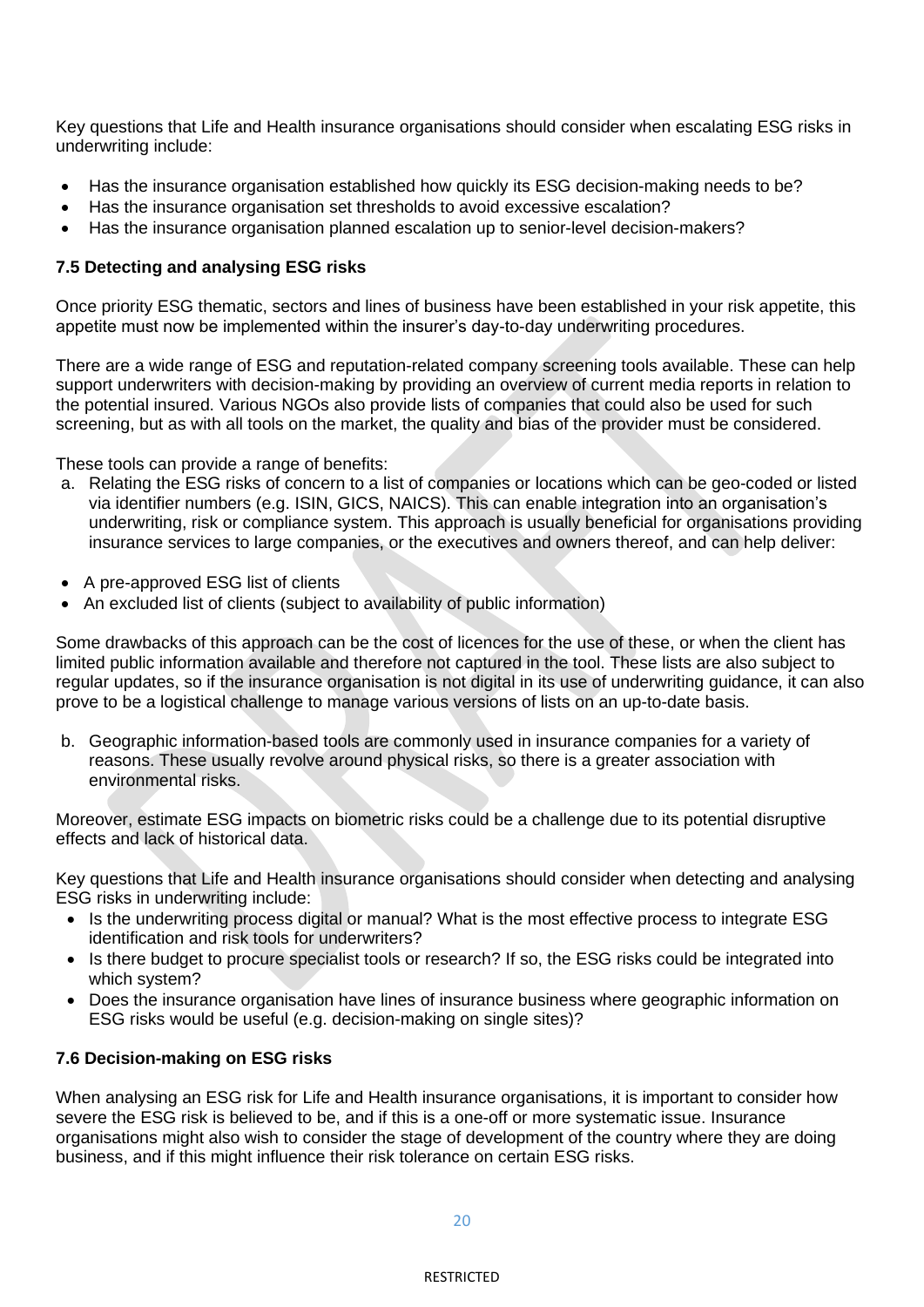In some cases, an ESG risk may be triggered due to the lack of public information relating to allegations against a potential insured. In such cases, it would be advisable to seek further information from business partners (e.g. intermediary, reinsurer etc.) before making a decision on whether or not to accept the risk. In the case of human rights abuses, it is considered a requirement in the UN Guiding Principles on Business and Human Rights.

Obtaining such information in a timely manner can be challenging, due to:

- lack of direct link to the client (e.g. via a broker or fronting arrangement)
- Client or intermediary unwilling to seek or share information
- Lack of understanding from the client/intermediary
- Limited financial exposure on the risk reducing incentive/leverage to ask further questions
- Portfolio being underwritten might include various ESG factors which cannot be assessed in isolation (e.g. owner of an energy company providing both fossil fuels and renewables)

Therefore, it is also possible to take an approach to provide a conditional acceptance subject to further engagement with the potential insured or intermediary, or review of information prior to renewal. This might provide the reassurance that an ESG issue was a one-off, or that more time is allowed for a more informed decision-making process to judge the risk profile. All parties should be clear that it could lead to a risk being declined in certain cases.

Some example decisions which could be taken include:

- Proceed
- Proceed, subject to further monitoring/information
- Proceed, subject to engagement with client/business partner
- **Decline**

Seeking further information from the client/intermediary/business partner should be part of a wider client engagement strategy which can be approached in a positive partnership manner. The information exchange between a potential insured and an insurer happens on a strictly confidential basis. This can benefit client relationships and support wider risk mitigation on the transaction and open up risk consulting opportunities.

Key questions that Life and Health insurance organisations should consider supporting decision-making on ESG risks in underwriting include:

- Has the insurer reviewed the severity and frequency of ESG risks that its business is willing to tolerate?
- Has the insurer reviewed what would consider as acceptable risk mitigation requirements for an ESG risk?
- If an ESG risk is detected with a client, is there an engagement process where issues could be raised?
- Are the insurers' intermediaries and lead (re)insurer(s) willing to engage on ESG risks?

#### **7.7 Reporting on ESG risks**

As the insurance organisation develops the ESG underwriting approach, tracking their ESG risk assessments and referrals is important to monitor the effectiveness and implementation internally. Understanding the balance between the number of risks referred and the number of ESG risks accepted should help determine if their materiality thresholds are set appropriately (e.g. too sensitive with too many risks being escalated by underwriting). This review might form part of a regular process to check the appropriateness of their ESG risk management.

In more complex organisational structures, and where escalations occur over a number of levels, it can become an issue when trying to assess and report on risks. There is the potential to double-count the decisions as they escalate up or down different business levels, and when aggregating this data to an organisation-wide level. To avoid this issue, identifiers can be used alongside client names and risks.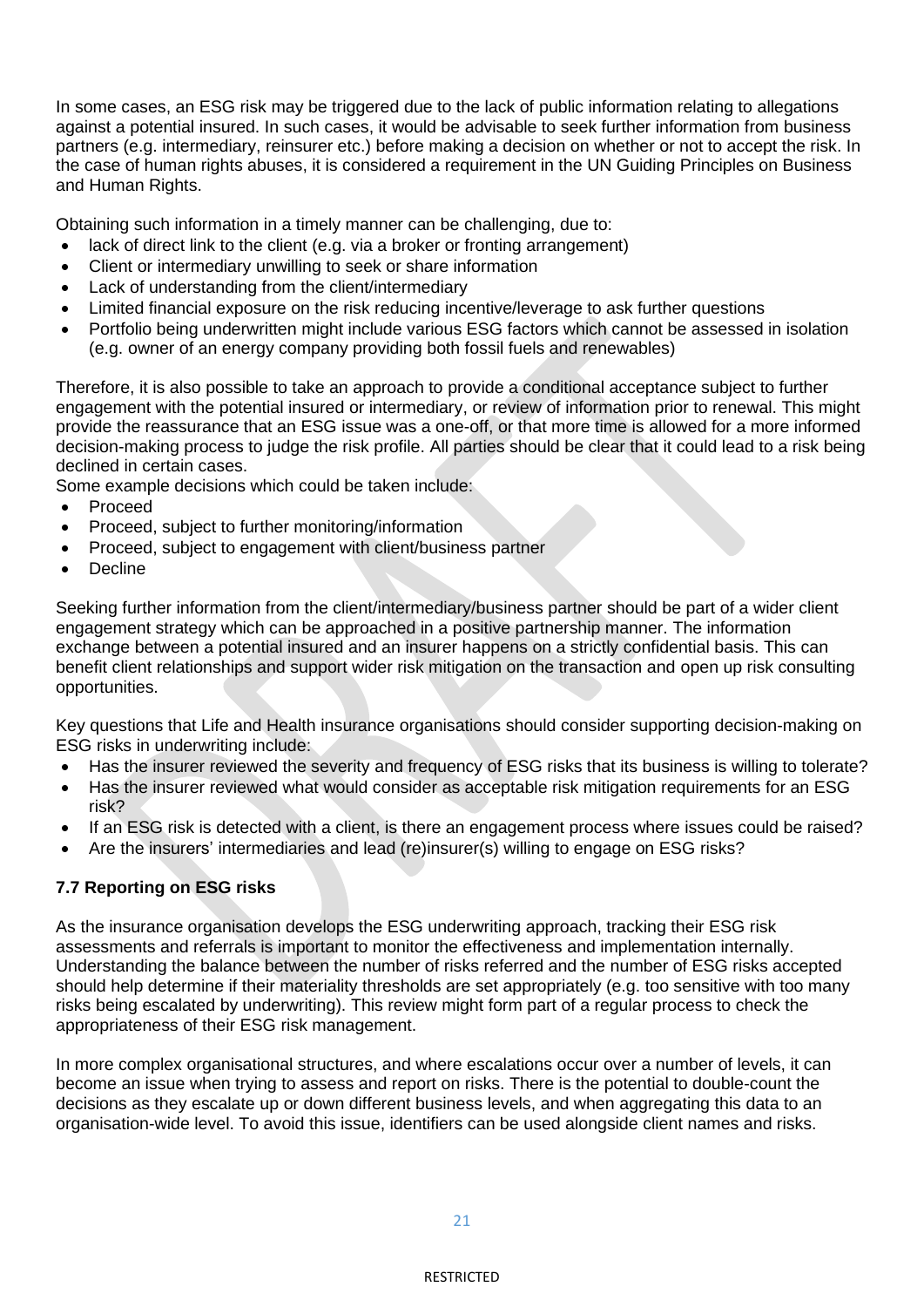As the insurance organisation become more mature or as external stakeholders look for evidence of a robust ESG risk management system, external reporting on ESG risks can be implemented (and of course in line with broader ESG reporting regulatory requirements).

The number of risks declined (or adversely/positively rated) due to ESG factors can be an indication of ESG effectiveness. However, there is an inherent limitation on reporting of risks declined due to ESG concerns. The risk may not have been underwritten for a variety of reasons, of which ESG concerns were only one part of the wider decision-making process. It will not always be possible to have a clear view of the specific or causal reason for declining a risk.

Key questions that Life and Health insurance organisations should consider when reporting on ESG risks in underwriting include:

- Is the reporting mature enough to be communicated externally?
- Is there no double-counting of risks between functions?
- Will the reporting process benefit from external auditing?
- Is the role of ESG risks, which have played in the decision-making, made clear and communicated accurately?

 $22$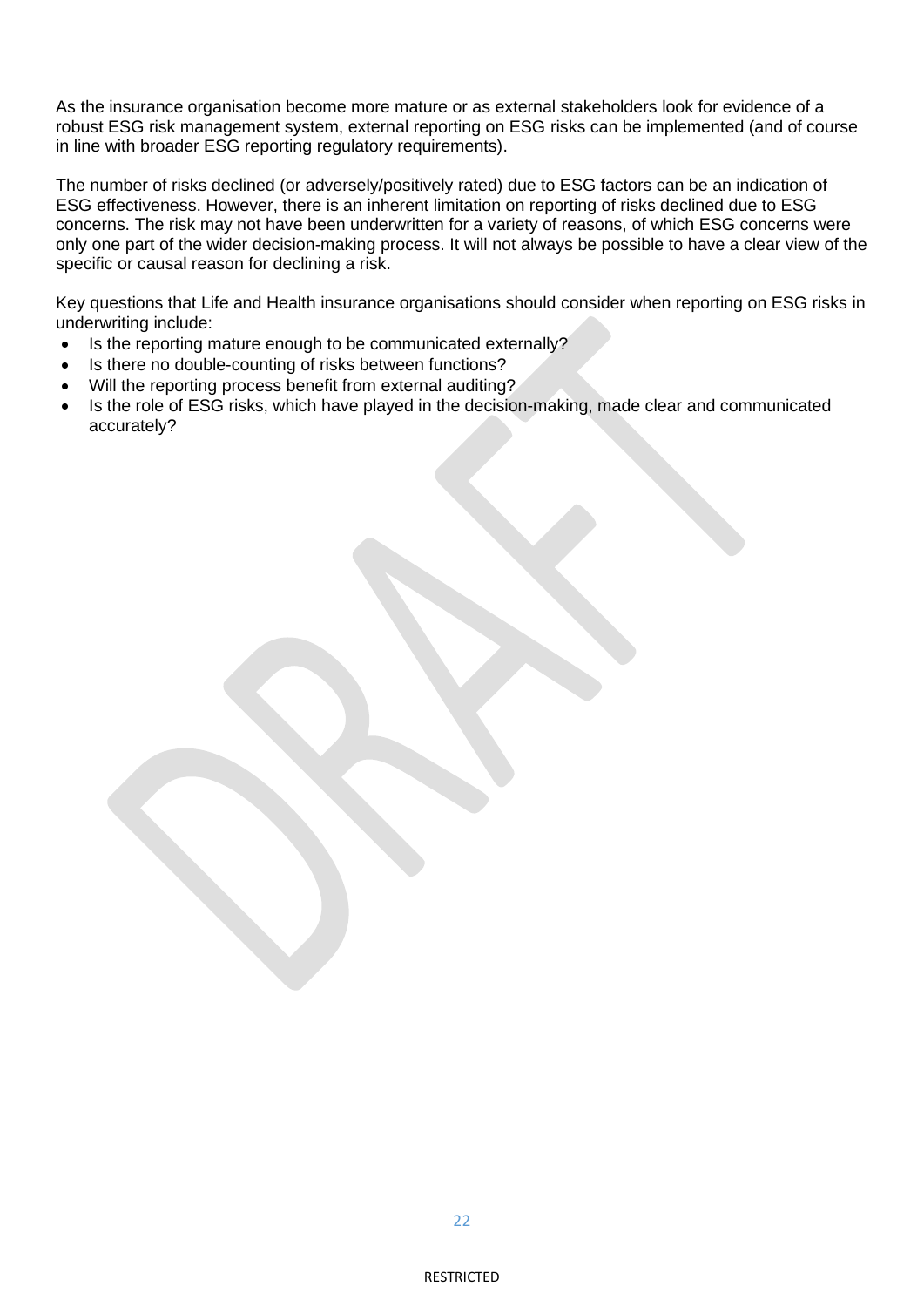### **8.1 The Principles for Sustainable Insurance**

**PRINCIPLE 1 We will embed in our decision-making environmental, social and governance issues relevant to our insurance business Company strategy** Establish a company strategy at the Board and executive management levels to identify, assess, manage and monitor ESG issues in business operations Dialogue with company owners on the relevance of ESG issues to company strategy Integrate ESG issues into recruitment, training and employee engagement programmes **Risk management and underwriting** Establish processes to identify and assess ESG issues inherent in the portfolio and be aware of potential ESG-related consequences of the company's transactions Integrate ESG issues into risk management, underwriting and capital adequacy decision-making processes, including research, models, analytics, tools and metrics **Product and service development** Develop products and services which reduce risk, have a positive impact on ESG issues and encourage better risk management Develop or support literacy programmes on risk, insurance and ESG issues **Claims management** Respond to clients quickly, fairly, sensitively and transparently at all times and make sure claims processes are clearly explained and understood Integrate ESG issues into repairs, replacements and other claims services **Sales and marketing** Educate sales and marketing staff on ESG issues relevant to products and services and integrate key messages responsibly into strategies and campaigns Make sure product and service coverage, benefits and costs are relevant and clearly explained and understood **Investment management** Integrate ESG issues into investment decision-making and ownership practices (e.g. by implementing the Principles for Responsible Investment) **PRINCIPLE 2 We will work together with our clients and business partners to raise awareness of environmental, social and governance issues, manage risk and develop solutions Clients and suppliers** Dialogue with clients and suppliers on the benefits of managing ESG issues and the company's expectations and requirements on ESG issues ▪ Provide clients and suppliers with information and tools that may help them manage ESG issues Integrate ESG issues into tender and selection processes for suppliers Encourage clients and suppliers to disclose ESG issues and to use relevant disclosure or reporting frameworks **Insurers, reinsurers and intermediaries** ■ Promote the adoption of the Principles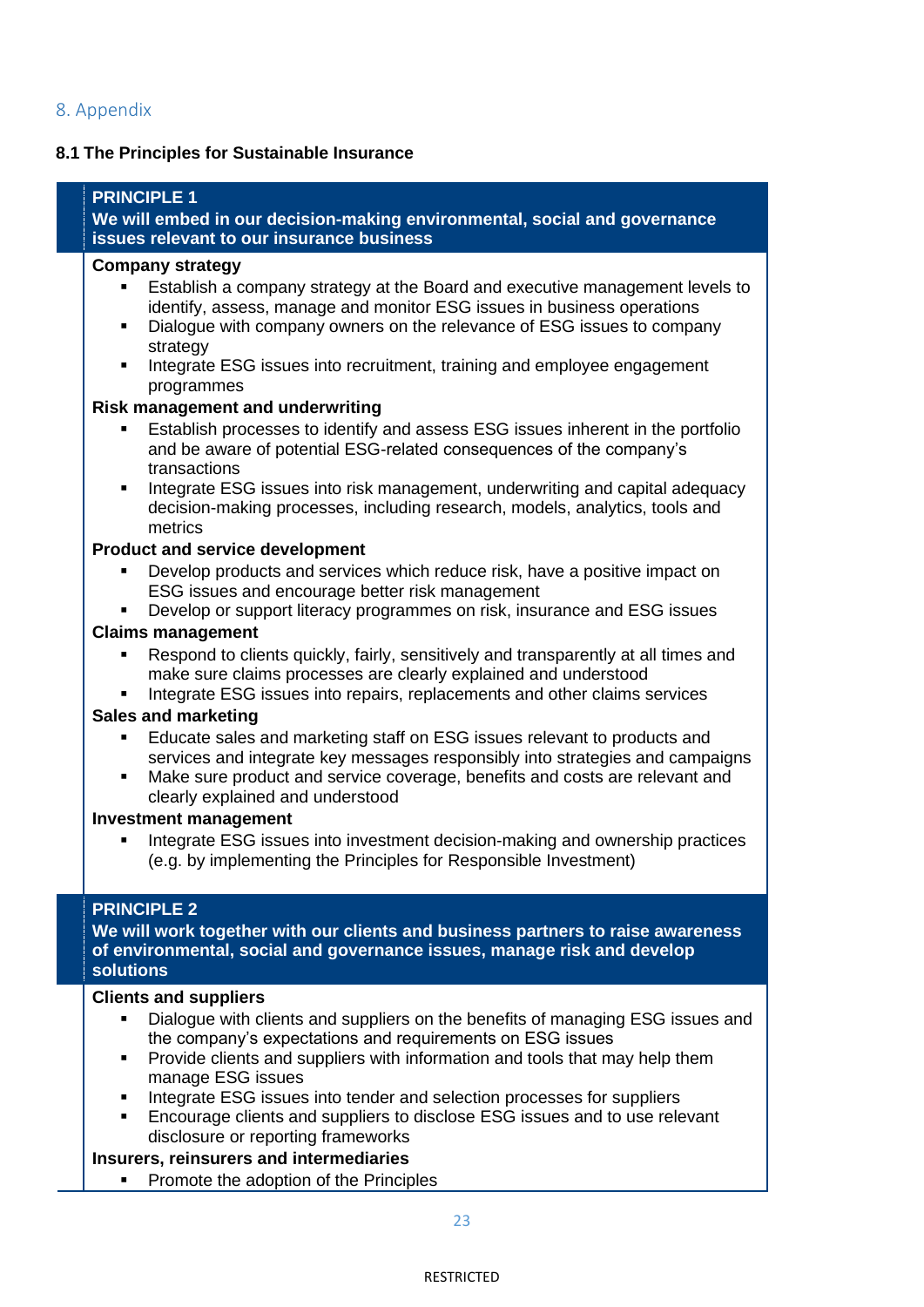Support the inclusion of ESG issues in professional education and ethical standards in the insurance industry

#### **PRINCIPLE 3**

**We will work together with governments, regulators and other key stakeholders to promote widespread action across society on environmental, social and governance issues**

#### **Governments, regulators and other policymakers**

- Support prudential policy, regulatory and legal frameworks that enable risk reduction, innovation and better management of ESG issues
- Dialogue with governments and regulators to develop integrated risk management approaches and risk transfer solutions

#### **Other key stakeholders**

- Dialogue with intergovernmental and non-governmental organisations to support sustainable development by providing risk management and risk transfer expertise
- Dialogue with business and industry associations to better understand and manage ESG issues across industries and geographies
- Dialogue with academia and the scientific community to foster research and educational programmes on ESG issues in the context of the insurance business
- Dialogue with media to promote public awareness of ESG issues and good risk management

#### **PRINCIPLE 4**

**We will demonstrate accountability and transparency in regularly disclosing publicly our progress in implementing the Principles**

- Assess, measure and monitor the company's progress in managing ESG issues and proactively and regularly disclose this information publicly
- Participate in relevant disclosure or reporting frameworks
- Dialogue with clients, regulators, rating agencies and other stakeholders to gain mutual understanding on the value of disclosure through the Principles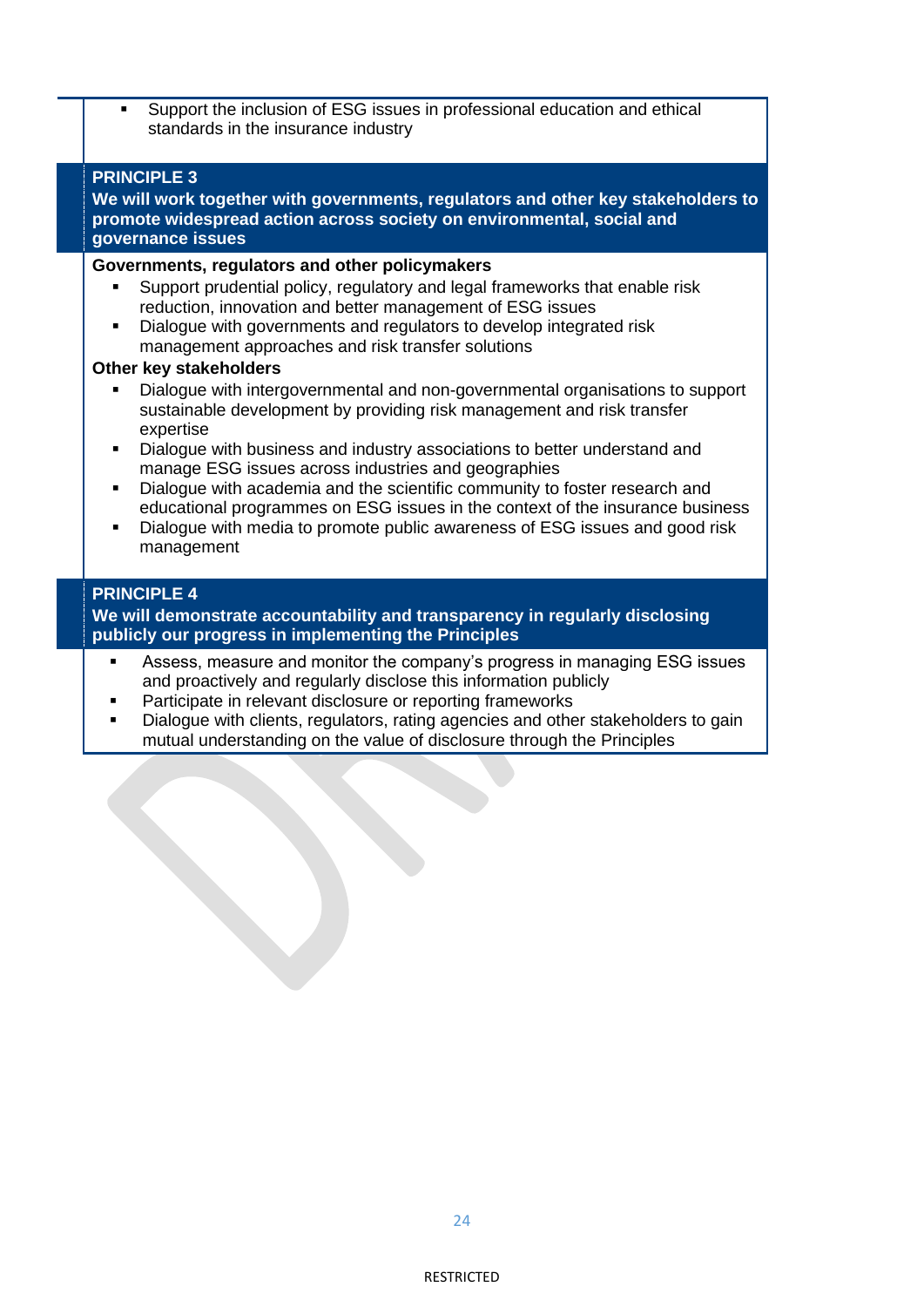**8.2 Printable version of the heat map [To be inserted]**

25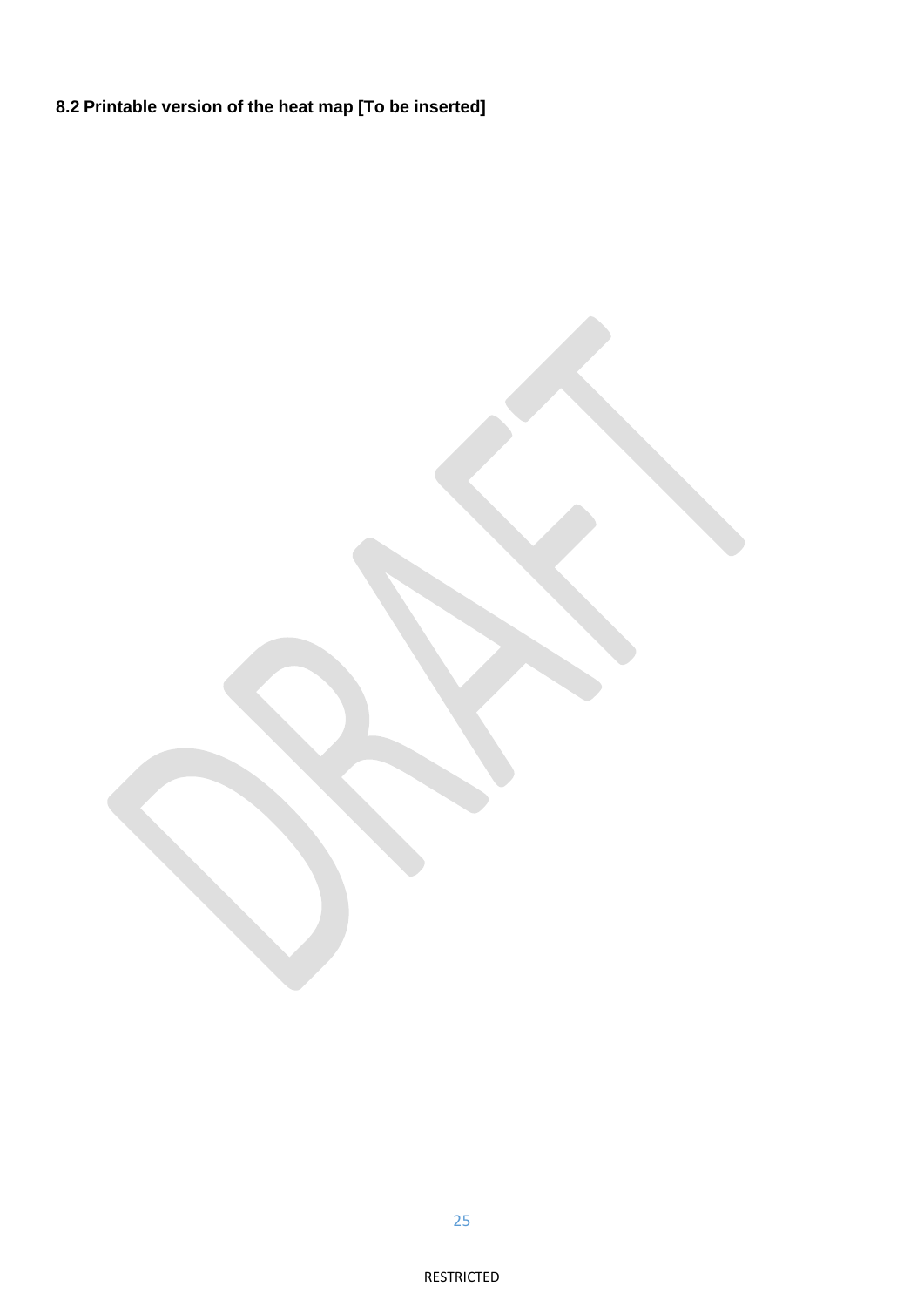To be Published by UN Environment Programme's Principles for Sustainable Insurance Initiative in June 2022

Copyright © United Nations Environment Programme, 2022

This publication may be reproduced in whole or in part and in any form for educational or non-profit purposes without special permission from the copyright holder, provided acknowledgement of the source is made. The United Nations Environment Programme would appreciate receiving a copy of any publication that uses this publication as a source. No use of this publication may be made for resale or for any other commercial purpose whatsoever without prior permission in writing from the United Nations Environment Programme.

Disclaimer: The designations employed and the presentation of the material in this publication do not imply the expression of any opinion whatsoever on the part of the United Nations Environment Programme concerning the legal status of any country, territory, city or area or of its authorities, or concerning delimitation of its frontiers or boundaries. Moreover, the views expressed do not necessarily represent the decision or the stated policy of the United Nations Environment Programme, nor does citing of trade names or commercial processes constitute endorsement.

UN Environment Programme's Principles for Sustainable Insurance Initiative International Environment House 11–13 Chemin des Anémones 1219 Châtelaine, Geneva Switzerland +41 22 917 8777 psi@unepfi.org [www.unepfi.org/ps](http://www.unepfi.org/ps)